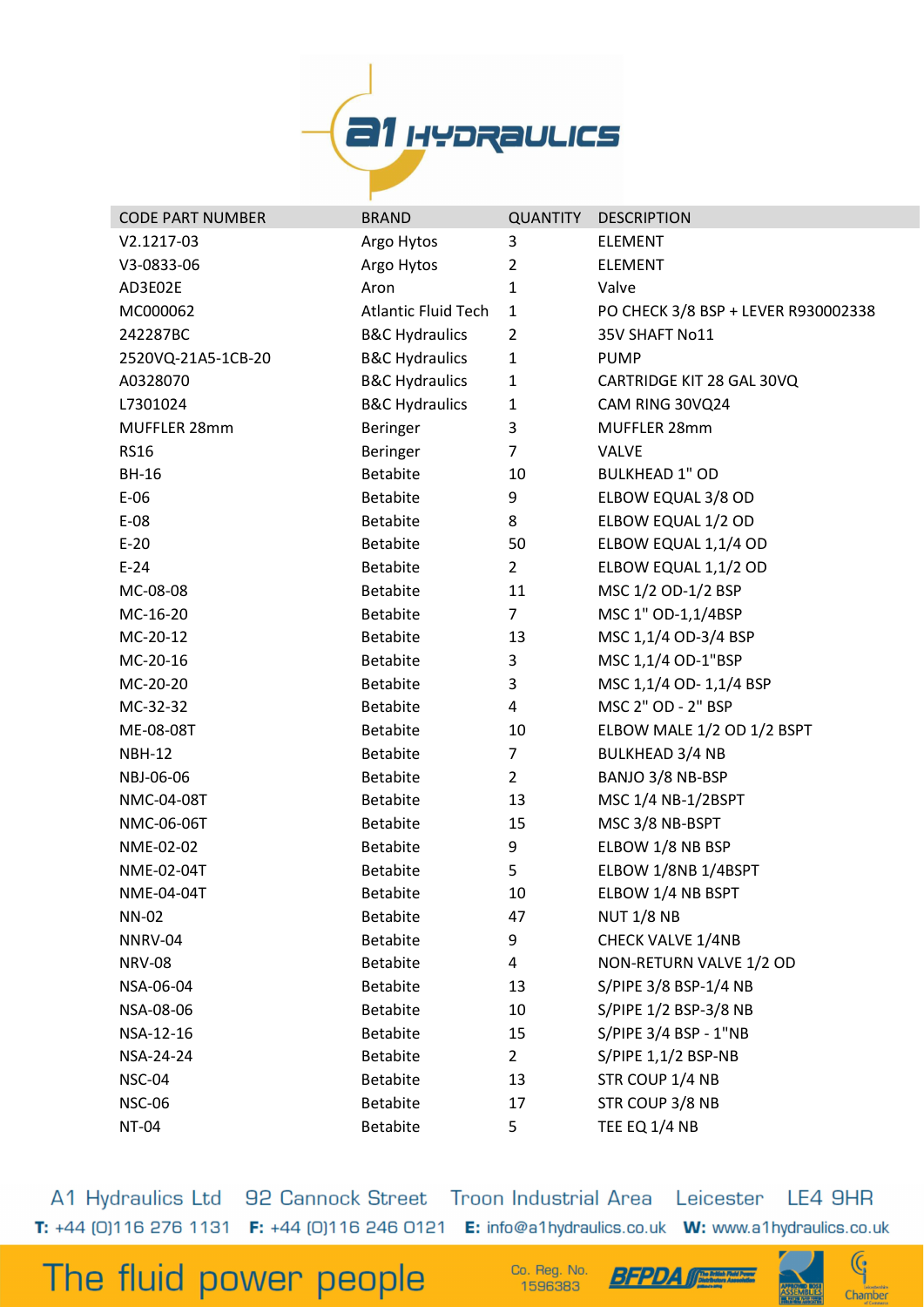

| <b>NT-06</b><br><b>Betabite</b><br>9<br>TEE EQ 3/8 NB<br>6<br>RED S/PIPE 1,1/4-1" OD<br>RA-16-20<br><b>Betabite</b><br>S/PIPE 3/8 BSP-1/4 OD<br>SA-06-04<br><b>Betabite</b><br>12<br>7<br>S/PIPE 1,1/4 BSP- 1,1/4 OD<br>SA-20-20<br><b>Betabite</b><br>6<br>S/PIPE 1,1/4 BSP-1,1/2 OD<br>SA-20-24<br><b>Betabite</b><br>SA-24-24<br><b>Betabite</b><br>6<br>S/PIPE 1,1/2 BSP-OD<br>5<br>STR COUPL 1" OD<br>$SC-16$<br><b>Betabite</b><br>$SC-20$<br><b>Betabite</b><br>4<br>STR COUPL 1,1/4 OD<br>7<br>TEE EQUAL 3/4 OD<br>$T-12$<br><b>Betabite</b><br>$T-16$<br>TEE EQUAL 1" OD<br><b>Betabite</b><br>3<br>$T-24$<br><b>Betabite</b><br>$\mathbf{1}$<br>TEE EQUAL 1,1/2<br>SOLENOID VALVE<br>WV700-6-3/3-G-24-P-A<br>Bieri<br>1<br>$R10-1-1/2$<br><b>Blain</b><br><b>VALVE</b><br>1<br>0811404109-100<br>Bosch<br>1<br>Valve<br>CPL20/20S-B12<br>$\mathbf{1}$<br><b>GEAR PUMP TANDEM</b><br>Casappa<br>CPL26/13D<br>$\mathbf 1$<br><b>GEAR PUMP TANDEM</b><br>Casappa<br>KP30.38DO-83E3-L-ED/EB-67N4+KP20.25DO-<br>82E2-L-EB/EA KAPPA<br>KP30.38+20.25DO<br>Casappa<br>1<br>PLP10-1+10-1D-86E7-GC/GC<br>Casappa<br>1<br><b>GEAR PUMP TANDEM</b><br>Crosland<br>5<br><b>FILTER ELEMENT</b><br>678<br>Daikin<br>JKSO-G02-2DA-30<br><b>VALVE DAIKIN</b><br>1<br>Danfoss<br>$\mathbf 1$<br>OSPB 125 GEAR SET<br>1504174<br>Danfoss<br>$\overline{2}$<br>OSPB 160 GEAR SET<br>1504175<br>Danfoss<br>$\mathbf 1$<br>OSPC 200 GEAR SET<br>1504186<br>Danfoss<br>$\mathbf 1$<br>OSPB 315 GEAR SET<br>1504188<br><b>Danfoss</b><br>$\overline{2}$<br>OMR 80 GEAR SET<br>1511138<br>Danfoss<br>$\overline{2}$<br>OMR 100 GEAR SET<br>1511139<br>7<br>Danfoss<br>OMR 200 GEAR SET<br>1511142<br>151G0005<br><b>Danfoss</b><br>MOTOR OMM 20<br>1<br>Danfoss<br>157B4016<br>PVEH ACTUATOR 12V ACT<br>1<br>R1C5063C5A1A<br>David Brown<br>1<br><b>PUMP</b><br>R1C5085C5A1A<br>David Brown<br>1<br><b>PUMP</b><br>X1A50235023/147302/4C<br>3<br>David Brown<br><b>PUMP</b><br>P550082<br>Donaldson<br>12<br>RETURN LINE ELEMENT KOMATSU D30S<br>Donaldson<br>P552850<br>3<br><b>ELEMENT</b><br>Duplomatic<br>FRCE-034-P25L/10N<br>$\overline{2}$<br><b>ELEMENT</b><br>EPE<br>2.56H10SL-A00-OP<br>1<br><b>ELEMENT</b><br>349633/2<br><b>EPE</b><br>1<br><b>ELEMENT</b><br>Fairey Arlon<br>Parker<br>937720<br>4<br>ELEMENT TXX-10<br>Fairey Arlon<br>937721<br>Parker<br>2<br><b>ELEMENT TXX2-10</b> | <b>CODE PART NUMBER</b> | <b>BRAND</b> | <b>QUANTITY</b> | <b>DESCRIPTION</b>   |
|----------------------------------------------------------------------------------------------------------------------------------------------------------------------------------------------------------------------------------------------------------------------------------------------------------------------------------------------------------------------------------------------------------------------------------------------------------------------------------------------------------------------------------------------------------------------------------------------------------------------------------------------------------------------------------------------------------------------------------------------------------------------------------------------------------------------------------------------------------------------------------------------------------------------------------------------------------------------------------------------------------------------------------------------------------------------------------------------------------------------------------------------------------------------------------------------------------------------------------------------------------------------------------------------------------------------------------------------------------------------------------------------------------------------------------------------------------------------------------------------------------------------------------------------------------------------------------------------------------------------------------------------------------------------------------------------------------------------------------------------------------------------------------------------------------------------------------------------------------------------------------------------------------------------------------------------------------------------------------------------------------------------------------------------------------------------------------------------------------------------------------------------------------------------------------------------------------------------------------------------------------------------------------------------------------------------------------------------------------------------------------------|-------------------------|--------------|-----------------|----------------------|
|                                                                                                                                                                                                                                                                                                                                                                                                                                                                                                                                                                                                                                                                                                                                                                                                                                                                                                                                                                                                                                                                                                                                                                                                                                                                                                                                                                                                                                                                                                                                                                                                                                                                                                                                                                                                                                                                                                                                                                                                                                                                                                                                                                                                                                                                                                                                                                                        |                         |              |                 |                      |
|                                                                                                                                                                                                                                                                                                                                                                                                                                                                                                                                                                                                                                                                                                                                                                                                                                                                                                                                                                                                                                                                                                                                                                                                                                                                                                                                                                                                                                                                                                                                                                                                                                                                                                                                                                                                                                                                                                                                                                                                                                                                                                                                                                                                                                                                                                                                                                                        |                         |              |                 |                      |
|                                                                                                                                                                                                                                                                                                                                                                                                                                                                                                                                                                                                                                                                                                                                                                                                                                                                                                                                                                                                                                                                                                                                                                                                                                                                                                                                                                                                                                                                                                                                                                                                                                                                                                                                                                                                                                                                                                                                                                                                                                                                                                                                                                                                                                                                                                                                                                                        |                         |              |                 |                      |
|                                                                                                                                                                                                                                                                                                                                                                                                                                                                                                                                                                                                                                                                                                                                                                                                                                                                                                                                                                                                                                                                                                                                                                                                                                                                                                                                                                                                                                                                                                                                                                                                                                                                                                                                                                                                                                                                                                                                                                                                                                                                                                                                                                                                                                                                                                                                                                                        |                         |              |                 |                      |
|                                                                                                                                                                                                                                                                                                                                                                                                                                                                                                                                                                                                                                                                                                                                                                                                                                                                                                                                                                                                                                                                                                                                                                                                                                                                                                                                                                                                                                                                                                                                                                                                                                                                                                                                                                                                                                                                                                                                                                                                                                                                                                                                                                                                                                                                                                                                                                                        |                         |              |                 |                      |
|                                                                                                                                                                                                                                                                                                                                                                                                                                                                                                                                                                                                                                                                                                                                                                                                                                                                                                                                                                                                                                                                                                                                                                                                                                                                                                                                                                                                                                                                                                                                                                                                                                                                                                                                                                                                                                                                                                                                                                                                                                                                                                                                                                                                                                                                                                                                                                                        |                         |              |                 |                      |
|                                                                                                                                                                                                                                                                                                                                                                                                                                                                                                                                                                                                                                                                                                                                                                                                                                                                                                                                                                                                                                                                                                                                                                                                                                                                                                                                                                                                                                                                                                                                                                                                                                                                                                                                                                                                                                                                                                                                                                                                                                                                                                                                                                                                                                                                                                                                                                                        |                         |              |                 |                      |
|                                                                                                                                                                                                                                                                                                                                                                                                                                                                                                                                                                                                                                                                                                                                                                                                                                                                                                                                                                                                                                                                                                                                                                                                                                                                                                                                                                                                                                                                                                                                                                                                                                                                                                                                                                                                                                                                                                                                                                                                                                                                                                                                                                                                                                                                                                                                                                                        |                         |              |                 |                      |
|                                                                                                                                                                                                                                                                                                                                                                                                                                                                                                                                                                                                                                                                                                                                                                                                                                                                                                                                                                                                                                                                                                                                                                                                                                                                                                                                                                                                                                                                                                                                                                                                                                                                                                                                                                                                                                                                                                                                                                                                                                                                                                                                                                                                                                                                                                                                                                                        |                         |              |                 |                      |
|                                                                                                                                                                                                                                                                                                                                                                                                                                                                                                                                                                                                                                                                                                                                                                                                                                                                                                                                                                                                                                                                                                                                                                                                                                                                                                                                                                                                                                                                                                                                                                                                                                                                                                                                                                                                                                                                                                                                                                                                                                                                                                                                                                                                                                                                                                                                                                                        |                         |              |                 |                      |
|                                                                                                                                                                                                                                                                                                                                                                                                                                                                                                                                                                                                                                                                                                                                                                                                                                                                                                                                                                                                                                                                                                                                                                                                                                                                                                                                                                                                                                                                                                                                                                                                                                                                                                                                                                                                                                                                                                                                                                                                                                                                                                                                                                                                                                                                                                                                                                                        |                         |              |                 |                      |
|                                                                                                                                                                                                                                                                                                                                                                                                                                                                                                                                                                                                                                                                                                                                                                                                                                                                                                                                                                                                                                                                                                                                                                                                                                                                                                                                                                                                                                                                                                                                                                                                                                                                                                                                                                                                                                                                                                                                                                                                                                                                                                                                                                                                                                                                                                                                                                                        |                         |              |                 |                      |
|                                                                                                                                                                                                                                                                                                                                                                                                                                                                                                                                                                                                                                                                                                                                                                                                                                                                                                                                                                                                                                                                                                                                                                                                                                                                                                                                                                                                                                                                                                                                                                                                                                                                                                                                                                                                                                                                                                                                                                                                                                                                                                                                                                                                                                                                                                                                                                                        |                         |              |                 |                      |
|                                                                                                                                                                                                                                                                                                                                                                                                                                                                                                                                                                                                                                                                                                                                                                                                                                                                                                                                                                                                                                                                                                                                                                                                                                                                                                                                                                                                                                                                                                                                                                                                                                                                                                                                                                                                                                                                                                                                                                                                                                                                                                                                                                                                                                                                                                                                                                                        |                         |              |                 |                      |
|                                                                                                                                                                                                                                                                                                                                                                                                                                                                                                                                                                                                                                                                                                                                                                                                                                                                                                                                                                                                                                                                                                                                                                                                                                                                                                                                                                                                                                                                                                                                                                                                                                                                                                                                                                                                                                                                                                                                                                                                                                                                                                                                                                                                                                                                                                                                                                                        |                         |              |                 |                      |
|                                                                                                                                                                                                                                                                                                                                                                                                                                                                                                                                                                                                                                                                                                                                                                                                                                                                                                                                                                                                                                                                                                                                                                                                                                                                                                                                                                                                                                                                                                                                                                                                                                                                                                                                                                                                                                                                                                                                                                                                                                                                                                                                                                                                                                                                                                                                                                                        |                         |              |                 |                      |
|                                                                                                                                                                                                                                                                                                                                                                                                                                                                                                                                                                                                                                                                                                                                                                                                                                                                                                                                                                                                                                                                                                                                                                                                                                                                                                                                                                                                                                                                                                                                                                                                                                                                                                                                                                                                                                                                                                                                                                                                                                                                                                                                                                                                                                                                                                                                                                                        |                         |              |                 |                      |
|                                                                                                                                                                                                                                                                                                                                                                                                                                                                                                                                                                                                                                                                                                                                                                                                                                                                                                                                                                                                                                                                                                                                                                                                                                                                                                                                                                                                                                                                                                                                                                                                                                                                                                                                                                                                                                                                                                                                                                                                                                                                                                                                                                                                                                                                                                                                                                                        |                         |              |                 |                      |
|                                                                                                                                                                                                                                                                                                                                                                                                                                                                                                                                                                                                                                                                                                                                                                                                                                                                                                                                                                                                                                                                                                                                                                                                                                                                                                                                                                                                                                                                                                                                                                                                                                                                                                                                                                                                                                                                                                                                                                                                                                                                                                                                                                                                                                                                                                                                                                                        |                         |              |                 |                      |
|                                                                                                                                                                                                                                                                                                                                                                                                                                                                                                                                                                                                                                                                                                                                                                                                                                                                                                                                                                                                                                                                                                                                                                                                                                                                                                                                                                                                                                                                                                                                                                                                                                                                                                                                                                                                                                                                                                                                                                                                                                                                                                                                                                                                                                                                                                                                                                                        |                         |              |                 |                      |
|                                                                                                                                                                                                                                                                                                                                                                                                                                                                                                                                                                                                                                                                                                                                                                                                                                                                                                                                                                                                                                                                                                                                                                                                                                                                                                                                                                                                                                                                                                                                                                                                                                                                                                                                                                                                                                                                                                                                                                                                                                                                                                                                                                                                                                                                                                                                                                                        |                         |              |                 |                      |
|                                                                                                                                                                                                                                                                                                                                                                                                                                                                                                                                                                                                                                                                                                                                                                                                                                                                                                                                                                                                                                                                                                                                                                                                                                                                                                                                                                                                                                                                                                                                                                                                                                                                                                                                                                                                                                                                                                                                                                                                                                                                                                                                                                                                                                                                                                                                                                                        |                         |              |                 |                      |
|                                                                                                                                                                                                                                                                                                                                                                                                                                                                                                                                                                                                                                                                                                                                                                                                                                                                                                                                                                                                                                                                                                                                                                                                                                                                                                                                                                                                                                                                                                                                                                                                                                                                                                                                                                                                                                                                                                                                                                                                                                                                                                                                                                                                                                                                                                                                                                                        |                         |              |                 |                      |
|                                                                                                                                                                                                                                                                                                                                                                                                                                                                                                                                                                                                                                                                                                                                                                                                                                                                                                                                                                                                                                                                                                                                                                                                                                                                                                                                                                                                                                                                                                                                                                                                                                                                                                                                                                                                                                                                                                                                                                                                                                                                                                                                                                                                                                                                                                                                                                                        |                         |              |                 |                      |
|                                                                                                                                                                                                                                                                                                                                                                                                                                                                                                                                                                                                                                                                                                                                                                                                                                                                                                                                                                                                                                                                                                                                                                                                                                                                                                                                                                                                                                                                                                                                                                                                                                                                                                                                                                                                                                                                                                                                                                                                                                                                                                                                                                                                                                                                                                                                                                                        |                         |              |                 |                      |
|                                                                                                                                                                                                                                                                                                                                                                                                                                                                                                                                                                                                                                                                                                                                                                                                                                                                                                                                                                                                                                                                                                                                                                                                                                                                                                                                                                                                                                                                                                                                                                                                                                                                                                                                                                                                                                                                                                                                                                                                                                                                                                                                                                                                                                                                                                                                                                                        |                         |              |                 |                      |
|                                                                                                                                                                                                                                                                                                                                                                                                                                                                                                                                                                                                                                                                                                                                                                                                                                                                                                                                                                                                                                                                                                                                                                                                                                                                                                                                                                                                                                                                                                                                                                                                                                                                                                                                                                                                                                                                                                                                                                                                                                                                                                                                                                                                                                                                                                                                                                                        |                         |              |                 |                      |
|                                                                                                                                                                                                                                                                                                                                                                                                                                                                                                                                                                                                                                                                                                                                                                                                                                                                                                                                                                                                                                                                                                                                                                                                                                                                                                                                                                                                                                                                                                                                                                                                                                                                                                                                                                                                                                                                                                                                                                                                                                                                                                                                                                                                                                                                                                                                                                                        |                         |              |                 |                      |
|                                                                                                                                                                                                                                                                                                                                                                                                                                                                                                                                                                                                                                                                                                                                                                                                                                                                                                                                                                                                                                                                                                                                                                                                                                                                                                                                                                                                                                                                                                                                                                                                                                                                                                                                                                                                                                                                                                                                                                                                                                                                                                                                                                                                                                                                                                                                                                                        |                         |              |                 |                      |
|                                                                                                                                                                                                                                                                                                                                                                                                                                                                                                                                                                                                                                                                                                                                                                                                                                                                                                                                                                                                                                                                                                                                                                                                                                                                                                                                                                                                                                                                                                                                                                                                                                                                                                                                                                                                                                                                                                                                                                                                                                                                                                                                                                                                                                                                                                                                                                                        |                         |              |                 |                      |
|                                                                                                                                                                                                                                                                                                                                                                                                                                                                                                                                                                                                                                                                                                                                                                                                                                                                                                                                                                                                                                                                                                                                                                                                                                                                                                                                                                                                                                                                                                                                                                                                                                                                                                                                                                                                                                                                                                                                                                                                                                                                                                                                                                                                                                                                                                                                                                                        |                         |              |                 |                      |
|                                                                                                                                                                                                                                                                                                                                                                                                                                                                                                                                                                                                                                                                                                                                                                                                                                                                                                                                                                                                                                                                                                                                                                                                                                                                                                                                                                                                                                                                                                                                                                                                                                                                                                                                                                                                                                                                                                                                                                                                                                                                                                                                                                                                                                                                                                                                                                                        |                         |              |                 |                      |
|                                                                                                                                                                                                                                                                                                                                                                                                                                                                                                                                                                                                                                                                                                                                                                                                                                                                                                                                                                                                                                                                                                                                                                                                                                                                                                                                                                                                                                                                                                                                                                                                                                                                                                                                                                                                                                                                                                                                                                                                                                                                                                                                                                                                                                                                                                                                                                                        |                         |              |                 |                      |
|                                                                                                                                                                                                                                                                                                                                                                                                                                                                                                                                                                                                                                                                                                                                                                                                                                                                                                                                                                                                                                                                                                                                                                                                                                                                                                                                                                                                                                                                                                                                                                                                                                                                                                                                                                                                                                                                                                                                                                                                                                                                                                                                                                                                                                                                                                                                                                                        |                         |              |                 |                      |
|                                                                                                                                                                                                                                                                                                                                                                                                                                                                                                                                                                                                                                                                                                                                                                                                                                                                                                                                                                                                                                                                                                                                                                                                                                                                                                                                                                                                                                                                                                                                                                                                                                                                                                                                                                                                                                                                                                                                                                                                                                                                                                                                                                                                                                                                                                                                                                                        |                         |              |                 |                      |
|                                                                                                                                                                                                                                                                                                                                                                                                                                                                                                                                                                                                                                                                                                                                                                                                                                                                                                                                                                                                                                                                                                                                                                                                                                                                                                                                                                                                                                                                                                                                                                                                                                                                                                                                                                                                                                                                                                                                                                                                                                                                                                                                                                                                                                                                                                                                                                                        |                         |              |                 |                      |
|                                                                                                                                                                                                                                                                                                                                                                                                                                                                                                                                                                                                                                                                                                                                                                                                                                                                                                                                                                                                                                                                                                                                                                                                                                                                                                                                                                                                                                                                                                                                                                                                                                                                                                                                                                                                                                                                                                                                                                                                                                                                                                                                                                                                                                                                                                                                                                                        |                         |              |                 |                      |
|                                                                                                                                                                                                                                                                                                                                                                                                                                                                                                                                                                                                                                                                                                                                                                                                                                                                                                                                                                                                                                                                                                                                                                                                                                                                                                                                                                                                                                                                                                                                                                                                                                                                                                                                                                                                                                                                                                                                                                                                                                                                                                                                                                                                                                                                                                                                                                                        |                         |              |                 |                      |
|                                                                                                                                                                                                                                                                                                                                                                                                                                                                                                                                                                                                                                                                                                                                                                                                                                                                                                                                                                                                                                                                                                                                                                                                                                                                                                                                                                                                                                                                                                                                                                                                                                                                                                                                                                                                                                                                                                                                                                                                                                                                                                                                                                                                                                                                                                                                                                                        |                         |              |                 |                      |
|                                                                                                                                                                                                                                                                                                                                                                                                                                                                                                                                                                                                                                                                                                                                                                                                                                                                                                                                                                                                                                                                                                                                                                                                                                                                                                                                                                                                                                                                                                                                                                                                                                                                                                                                                                                                                                                                                                                                                                                                                                                                                                                                                                                                                                                                                                                                                                                        |                         |              |                 |                      |
|                                                                                                                                                                                                                                                                                                                                                                                                                                                                                                                                                                                                                                                                                                                                                                                                                                                                                                                                                                                                                                                                                                                                                                                                                                                                                                                                                                                                                                                                                                                                                                                                                                                                                                                                                                                                                                                                                                                                                                                                                                                                                                                                                                                                                                                                                                                                                                                        |                         |              |                 |                      |
| <b>Troon Industrial Area</b><br>92 Cannock Street                                                                                                                                                                                                                                                                                                                                                                                                                                                                                                                                                                                                                                                                                                                                                                                                                                                                                                                                                                                                                                                                                                                                                                                                                                                                                                                                                                                                                                                                                                                                                                                                                                                                                                                                                                                                                                                                                                                                                                                                                                                                                                                                                                                                                                                                                                                                      | A1 Hydraulics Ltd       |              |                 | LE4 9HR<br>Leicester |
| T: +44 [0]116 276 1131 F: +44 [0]116 246 0121 E: info@a1hydraulics.co.uk W: www.a1hydraulics.co.uk                                                                                                                                                                                                                                                                                                                                                                                                                                                                                                                                                                                                                                                                                                                                                                                                                                                                                                                                                                                                                                                                                                                                                                                                                                                                                                                                                                                                                                                                                                                                                                                                                                                                                                                                                                                                                                                                                                                                                                                                                                                                                                                                                                                                                                                                                     |                         |              |                 |                      |

Co. Reg. No.<br>1596383



 $\mathbb{G}$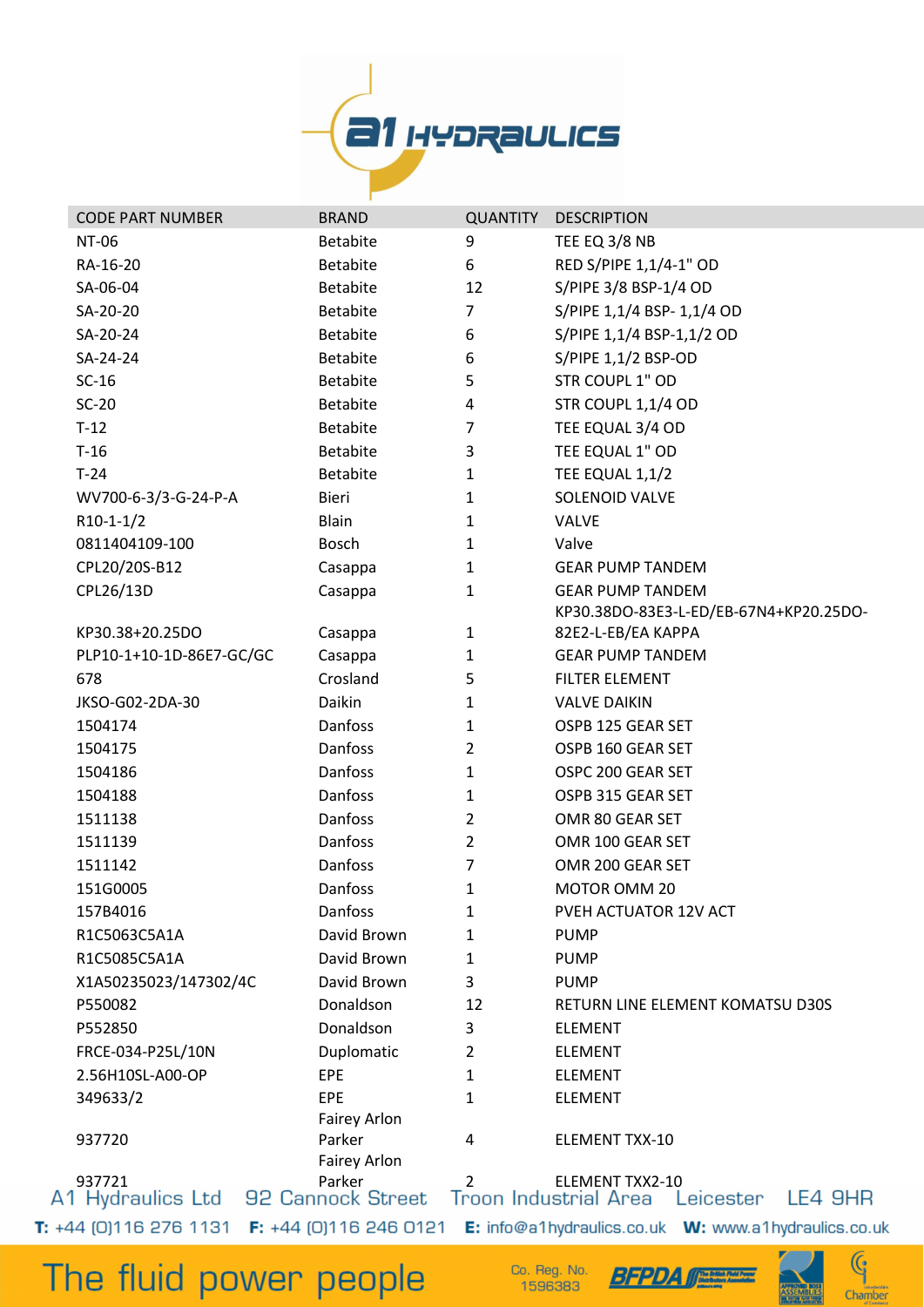

| <b>CODE PART NUMBER</b>         | <b>BRAND</b>                    | <b>QUANTITY</b> | <b>DESCRIPTION</b>                                   |
|---------------------------------|---------------------------------|-----------------|------------------------------------------------------|
|                                 | <b>Fairey Arlon</b>             |                 |                                                      |
| 937721                          | Parker                          | $\overline{2}$  | <b>ELEMENT TXX2-10</b>                               |
|                                 | Fairey Arlon                    |                 |                                                      |
| 937722                          | Parker                          | 4               | <b>ELEMENT TXX3-10</b>                               |
|                                 | <b>Fairey Arlon</b>             |                 |                                                      |
| 937723                          | Parker                          | 1               | ELEMENT TXX3D-10                                     |
|                                 | <b>Fairey Arlon</b>             |                 |                                                      |
| 937725                          | Parker                          | 3               | <b>ELEMENT TXX4-10</b>                               |
|                                 | <b>Fairey Arlon</b>             |                 |                                                      |
| 937726                          | Parker                          | $\overline{2}$  | ELEMENT TXX5-10                                      |
|                                 | Fairey Arlon                    |                 |                                                      |
| 938087                          | Parker                          | $\overline{2}$  | ELEMENT TXX3B-10                                     |
|                                 | <b>Fairey Arlon</b>             |                 |                                                      |
| 938659                          | Parker                          | $\mathbf{1}$    | ELEMENT TXX1-10                                      |
|                                 | <b>Fairey Arlon</b>             |                 |                                                      |
| 938699                          | Parker                          | $\mathbf{1}$    | ELEMENT TXX6A-10 1010010043                          |
|                                 | <b>Fairey Arlon</b>             |                 |                                                      |
| 938709                          | Parker                          | 1               | ELEMENT TXX8B-10 1010010053                          |
|                                 | Fairey Arlon                    |                 |                                                      |
| 944315                          | Parker                          | 4               | ELEMENT ST-120B 1011120000                           |
|                                 | <b>Fairey Arlon</b>             |                 |                                                      |
| 1016010000                      | Parker                          | 4               | ELEMENT 4A-1-10BB                                    |
|                                 | Fairey Arlon                    |                 |                                                      |
| 1016010001                      | Parker                          | 4               | ELEMENT 4A-2-10B05                                   |
|                                 | <b>Fairey Arlon</b>             |                 |                                                      |
| 8060035047                      | Parker                          | 1               | VISUAL IND BYP 200 & 300 SERIES BV35-2A              |
|                                 | Fairey Arlon                    |                 |                                                      |
| 8060200013                      | Parker                          | $\mathbf{1}$    | ELEC BYP IND 200 & 300 3151-50A                      |
|                                 | <b>Fairey Arlon</b>             |                 |                                                      |
| 8060300002                      | Parker                          | 1               | ELECT IND 'T' FF3468                                 |
|                                 | <b>Fairey Arlon</b>             |                 |                                                      |
| 8069000014                      | Parker                          | 3               | <b>BOWL 300 SERIES L1 4287</b>                       |
|                                 | Fairey Arlon                    |                 |                                                      |
| 8069000018                      | Parker                          | 1               | <b>BOWL 200 SERIES L2 FF3643/2</b>                   |
|                                 | <b>Fairey Arlon</b>             |                 |                                                      |
| 8069000020                      | Parker                          | $\mathbf{1}$    | REVERSE FLOW VALVE 300 SERIES 3677A                  |
|                                 | <b>Fairey Arlon</b>             |                 |                                                      |
| 8069000022                      | Parker                          | $\overline{2}$  | HEAD 200 SER 3/4 BSP 204B                            |
|                                 | <b>Fairey Arlon</b>             |                 |                                                      |
| 8069000045                      | Parker                          | 5               | HEAD ADAPTOR 200 SERIES 3571A                        |
|                                 | Fairey Arlon                    |                 |                                                      |
| 9000010000                      | Parker                          | 3               | ELEMENT MXW1-CC10                                    |
|                                 | Fairey Arlon                    |                 |                                                      |
| 0N00-2A                         | Parker                          | 6               | 2/300 BLANK INSERT                                   |
|                                 | <b>Fairey Arlon</b>             |                 |                                                      |
| 170-L-123A                      | Parker                          | $\overline{2}$  | <b>ELEMENT</b>                                       |
| A1 Hydraulics Ltd               | 92 Cannock Street               |                 | <b>Troon Industrial Area</b><br>Leicester<br>LE4 9HR |
| <b>T:</b> $+44$ (0)116 276 1131 | <b>F:</b> $+44$ (0)116 246 0121 |                 |                                                      |

Co. Reg. No.<br>1596383



 $\mathbb{G}$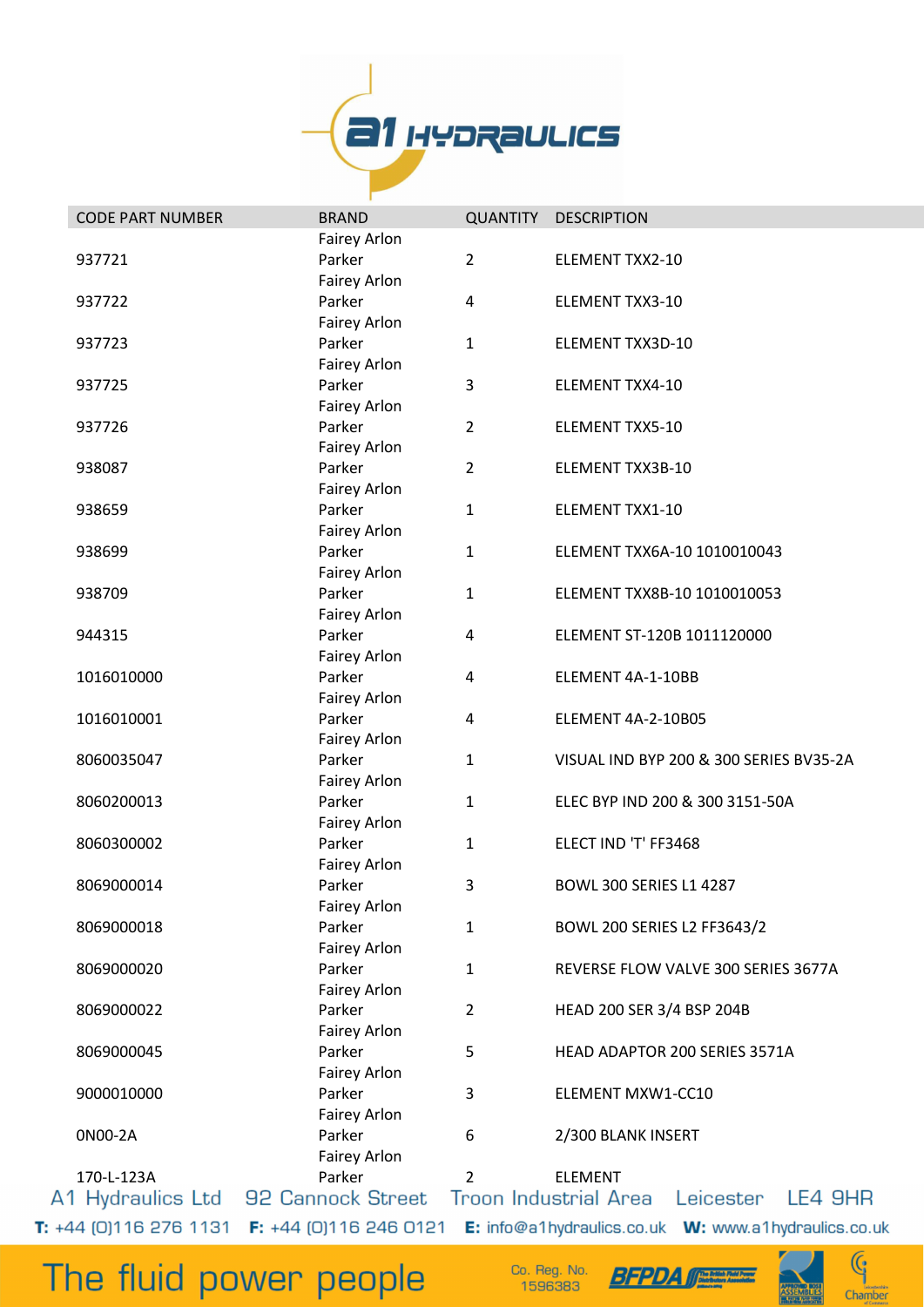

| <b>CODE PART NUMBER</b>  | <b>BRAND</b>                    | <b>QUANTITY</b> | <b>DESCRIPTION</b>           |           |         |
|--------------------------|---------------------------------|-----------------|------------------------------|-----------|---------|
|                          | Fairey Arlon                    |                 |                              |           |         |
| 170-X-115A               | Parker                          | 15              | <b>ELEMENT</b>               |           |         |
|                          | Fairey Arlon                    |                 |                              |           |         |
| 170-Z-121A               | Parker                          | $\overline{2}$  | <b>ELEMENT</b>               |           |         |
|                          | Fairey Arlon                    |                 |                              |           |         |
| 170-Z-122A               | Parker                          | 4               | <b>ELEMENT</b>               |           |         |
|                          | Fairey Arlon                    |                 |                              |           |         |
| 170-Z-123A               | Parker                          | 4               | <b>ELEMENT</b>               |           |         |
|                          | Fairey Arlon                    |                 |                              |           |         |
| 170-Z-222A               | Parker                          | 5               | <b>ELEMENT</b>               |           |         |
|                          | Fairey Arlon                    |                 |                              |           |         |
| 190-M-140A               | Parker                          | 5               | <b>ELEMENT</b>               |           |         |
|                          | Fairey Arlon                    |                 |                              |           |         |
| 1N50-2A                  | Parker                          | 23              | BYPASS, NO IND 200 & 300 SER |           |         |
|                          | Fairey Arlon                    |                 |                              |           |         |
| 270-L-122A               | Parker                          | 3               | <b>ELEMENT</b>               |           |         |
|                          | Fairey Arlon                    |                 |                              |           |         |
| 270-L-223A               | Parker                          | 5               | ELEMENT                      |           |         |
|                          | Fairey Arlon                    |                 |                              |           |         |
| 270-Z-120A               | Parker                          | $\overline{2}$  | <b>ELEMENT</b>               |           |         |
|                          | Fairey Arlon                    |                 |                              |           |         |
| 270-Z-121A               | Parker                          | $\overline{2}$  | <b>ELEMENT</b>               |           |         |
|                          | Fairey Arlon                    |                 |                              |           |         |
| 270-Z-122A               | Parker                          | $\overline{2}$  | <b>ELEMENT</b>               |           |         |
|                          | Fairey Arlon                    |                 |                              |           |         |
| 270-Z-123A               | Parker                          | $\overline{2}$  | <b>ELEMENT</b>               |           |         |
|                          | Fairey Arlon                    |                 |                              |           |         |
| 270-Z-221A               | Parker                          | 1               | <b>ELEMENT</b>               |           |         |
|                          | Fairey Arlon                    |                 |                              |           |         |
| 290-Z-140A               | Parker                          | $\overline{2}$  | <b>ELEMENT</b>               |           |         |
|                          | <b>Fairey Arlon</b>             |                 |                              |           |         |
| 330-X-201                | Parker                          | 4               | <b>ELEMENT</b>               |           |         |
|                          | <b>Fairey Arlon</b>             |                 |                              |           |         |
| 370-L-322A               | Parker                          | 4               | <b>ELEMENT</b>               |           |         |
|                          | Fairey Arlon                    |                 |                              |           |         |
| 370-L-323A               | Parker                          | 4               | <b>ELEMENT</b>               |           |         |
|                          | Fairey Arlon                    |                 |                              |           |         |
| 370-Z-120A               | Parker                          | $\overline{2}$  | <b>ELEMENT</b>               |           |         |
|                          | Fairey Arlon                    |                 |                              |           |         |
| 370-Z-121A               | Parker                          | 6               | <b>ELEMENT</b>               |           |         |
|                          | Fairey Arlon                    |                 |                              |           |         |
| 370-Z-123A               | Parker                          | $\overline{2}$  | <b>ELEMENT</b>               |           |         |
|                          | Fairey Arlon                    |                 |                              |           |         |
| 370-Z-221A               | Parker                          | $\overline{2}$  | <b>ELEMENT</b>               |           |         |
|                          | Fairey Arlon                    |                 |                              |           |         |
| 370-Z-223A               | Parker                          | 1               | <b>ELEMENT</b>               |           |         |
| A1 Hydraulics Ltd        | 92 Cannock Street               |                 | <b>Troon Industrial Area</b> | Leicester | LE4 9HR |
| $T: +44$ (0)116 276 1131 | <b>F:</b> $+44$ (0)116 246 0121 |                 |                              |           |         |

Co. Reg. No.<br>1596383



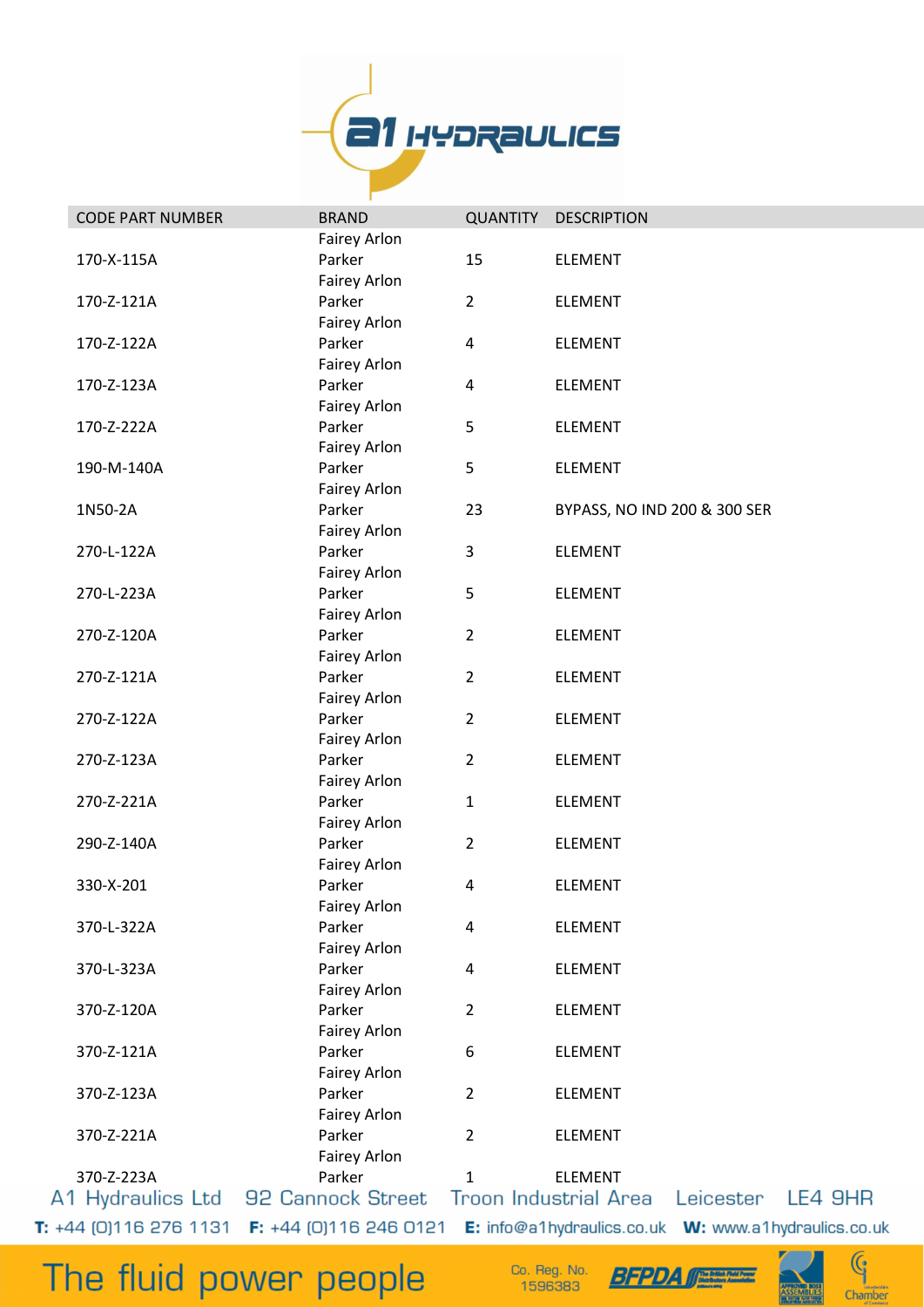

| <b>CODE PART NUMBER</b>                                                                            | <b>BRAND</b>                       | QUANTITY       | <b>DESCRIPTION</b>               |           |         |
|----------------------------------------------------------------------------------------------------|------------------------------------|----------------|----------------------------------|-----------|---------|
|                                                                                                    | <b>Fairey Arlon</b>                |                |                                  |           |         |
| 370-Z-301A                                                                                         | Parker<br>Fairey Arlon             | $\mathbf{1}$   | <b>ELEMENT</b>                   |           |         |
| 370-Z-320A                                                                                         | Parker<br>Fairey Arlon             | $\overline{2}$ | <b>ELEMENT</b>                   |           |         |
| 390-M-175A                                                                                         | Parker<br>Fairey Arlon             | 1              | <b>ELEMENT</b>                   |           |         |
| 390-M-275A                                                                                         | Parker<br>Fairey Arlon             | 1              | <b>ELEMENT</b>                   |           |         |
| 4086                                                                                               | Parker<br>Fairey Arlon             | 4              | ELECT IND 'E' GREEN 28V          |           |         |
| 502-C-1643                                                                                         | Parker<br>Fairey Arlon             | 11             | <b>HEAD ADAPTOR 800</b>          |           |         |
| 502-C-1754                                                                                         | Parker<br>Fairey Arlon             | $\mathbf{1}$   | REVERSE FLOW VALVE               |           |         |
| 937726                                                                                             | Parker<br>Fairey Arlon             | $\overline{2}$ | <b>ELEMENT</b>                   |           |         |
| 937778Q                                                                                            | Parker<br>Fairey Arlon             | $\overline{2}$ | ELEMENT TXW8A-CC-10              |           |         |
| 937785Q                                                                                            | Parker<br>Fairey Arlon             | $\overline{2}$ | ELEMENT TXW3D-10B                |           |         |
| 937799Q                                                                                            | Parker<br>Fairey Arlon             | $\mathbf{1}$   | ELEMENT TXW8A-20B                |           |         |
| 937934Q                                                                                            | Parker                             | 4              | ELEMENT PXW-7-10B                |           |         |
| <b>PD222E</b>                                                                                      | Faster                             | 4              | CARRIER PARKER EQUIV 1/8"NPT FEM |           |         |
| <b>PD323E</b>                                                                                      | Faster                             | 12             | PROBE PARKER EQUIV 1/8 NPT MALE  |           |         |
| CA124PL                                                                                            | Fram                               | 6              | <b>ELEMENT</b>                   |           |         |
| 205101                                                                                             | <b>FT</b>                          | 1              | PRESS COMP NEEDLE VALVE          |           |         |
| FT257/6-100                                                                                        | <b>FT</b>                          | 5              | CHECK VALVE 1"BSP 4 BAR 203015-4 |           |         |
| S110604                                                                                            | Gates                              | 23             | <b>BRASS BRANCH TEE</b>          |           |         |
| <b>DG34</b>                                                                                        | Hawe                               | 1              | Pressure Switch                  |           |         |
| MV42-BR                                                                                            | Hawe                               | 2              | RELIEF VALVE 20LPM 500BAR        |           |         |
| WGR2-0-WG230                                                                                       | Hawe                               | 1              | VAC VALVE                        |           |         |
| SH52515                                                                                            | <b>HIFI</b><br><b>HORIUCHI</b>     | 6              | HIFI ELEMENT                     |           |         |
| F7-1CA 32B 70B 160-CAD-N                                                                           | <b>MACHNERY</b><br><b>HORIUCHI</b> | 8              | Cylinder                         |           |         |
| FA 32B 70B 130-ABD-N-2W                                                                            | <b>MACHNERY</b>                    | 5              | Cylinder                         |           |         |
| 0330R025W                                                                                          | Hydac                              | 3              | <b>ELEMENT</b>                   |           |         |
| 0660R010BNHC                                                                                       | Hydac                              | 1              | <b>ELEMENT</b>                   |           |         |
| 0660R020BNHC                                                                                       | Hydac                              | 1              | <b>ELEMENT</b>                   |           |         |
| 0950R010V                                                                                          | Hydac                              | 2              | <b>ELEMENT</b>                   |           |         |
| VM-3-CD.1/-2M0-30C                                                                                 | Hydac                              | 9              | <b>ECTRICAL INDICATOR</b>        |           |         |
| REB1/6D FR08 LLE                                                                                   | Hydrapp                            | 1              | <b>GEAR PUMP</b>                 |           |         |
| A1 Hydraulics Ltd 92 Cannock Street                                                                |                                    |                | <b>Troon Industrial Area</b>     | Leicester | LE4 9HR |
| T: +44 [0]116 276 1131 F: +44 [0]116 246 0121 E: info@a1hydraulics.co.uk W: www.a1hydraulics.co.uk |                                    |                |                                  |           |         |

Co. Reg. No.<br>1596383

**BFPDA (FERRE** 

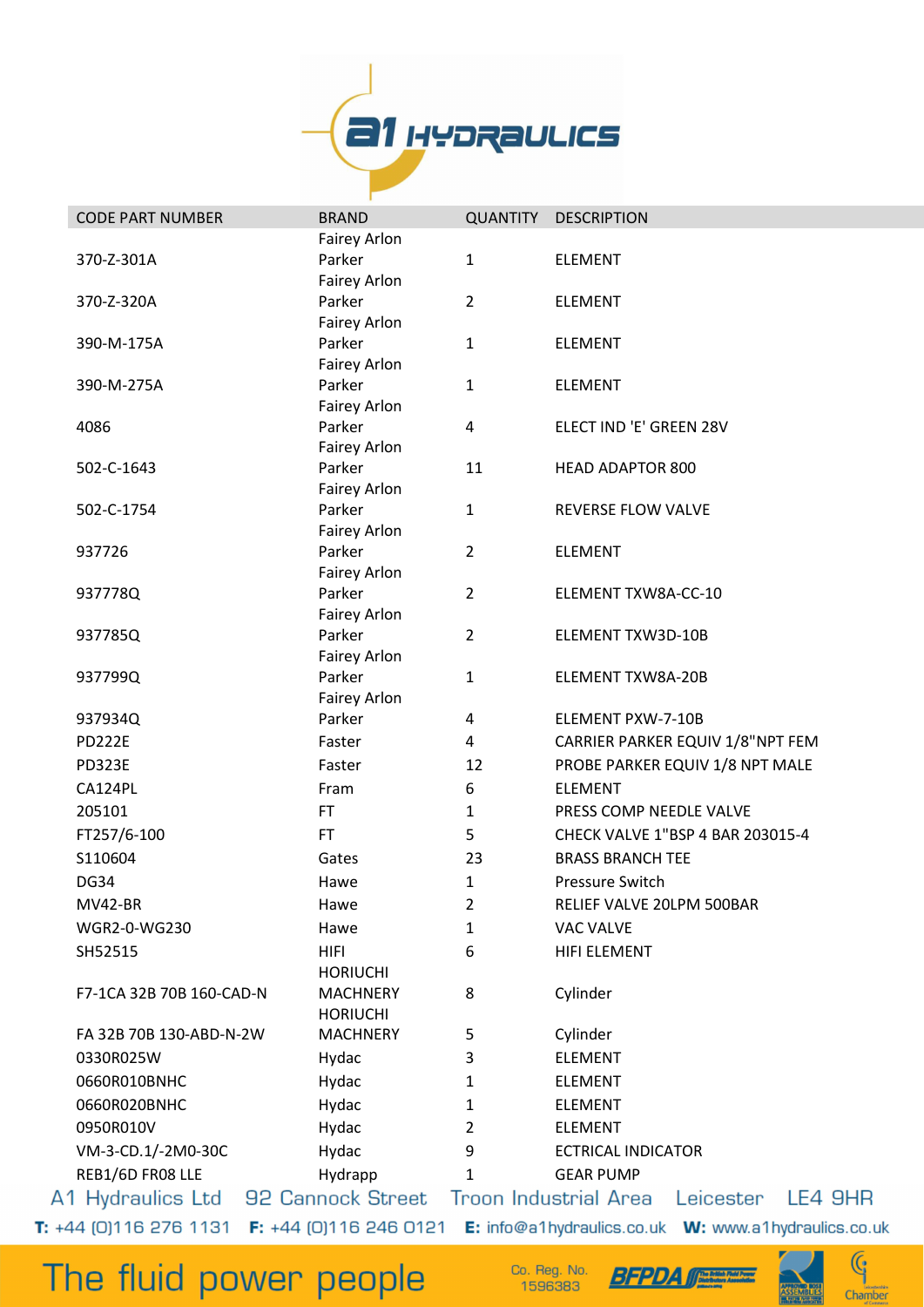

| <b>CODE PART NUMBER</b> | <b>BRAND</b>                                                    | <b>QUANTITY</b> | <b>DESCRIPTION</b>                         |
|-------------------------|-----------------------------------------------------------------|-----------------|--------------------------------------------|
| HP4404-48W              | Hydraproducts                                                   | $\mathbf{1}$    | GEAR PUMP 4.8cc/rev                        |
| SV-M20-2/2NC-24DCH      | Hydraulfunktion                                                 | $\mathbf{1}$    | SOLENOID VALVE CART                        |
| DS302/F/55              | Hydropa                                                         | $\overline{2}$  | PRESSURE SWITCH                            |
| V1-40-PCD               | Hypro                                                           | $\overline{2}$  | PILOT CHECK VALVE                          |
| HP32NL15-25MB           | Hy-Pro Filtration                                               | $\mathbf{1}$    | ELEMENT HP320-3A25AN EQUIVALENT            |
| 4N82N4WS                | Integrated                                                      | $\mathbf{1}$    | Valve                                      |
| AMJ5239                 | Iskra                                                           | $\mathbf 1$     | 24vDC MOTOR 2.2KW                          |
| AMJ5705                 | Iskra                                                           | $\mathbf 1$     | <b>12VDC ELECTRIC MOTOR</b>                |
| LCO-4LA2                | LC                                                              | $\mathbf{1}$    | <b>LEVER VALVE</b>                         |
| <b>LC1 A11C 2M</b>      | LC                                                              | $\mathbf{1}$    | Valve                                      |
| LC2-NC2                 | LC                                                              | 1               | <b>CETOP 5 VALVE</b>                       |
| LC-VF1/AB # SN          | LC                                                              | 1               | Valve                                      |
| 481044-**               | Lucifer                                                         | 9               | COIL 24VDC DG4M4                           |
| <b>MR250CD</b>          | M&S Hydraulic                                                   | 1               | Motor                                      |
| <b>MS200C</b>           | M&S Hydraulic                                                   | 1               | <b>HYDRAULIC MOTOR</b>                     |
| 852507SM-L              | Mahle                                                           | $\overline{2}$  | FILTER ELEMENT 7764.354.7                  |
| K1PD2ASP199             | MARZOCCHI                                                       | $\mathbf{1}$    | <b>PUMP</b>                                |
| <b>MAP-250-COD</b>      | Maxma                                                           | 1               | MOTOR 250 1" SHAFT                         |
| MRSK3                   | Mecabor                                                         | 3               | SUBPLATE 3/8 BSP BOTTOM C3                 |
| 02-102510               | <b>Metaris</b>                                                  | $\mathbf{1}$    | CARTRIDGE KIT ++20V 12G                    |
| 02-102511               | Metaris                                                         | $\mathbf{1}$    | CARTRIDGE KIT ++20V 14G                    |
| 02-102572               | Metaris                                                         | $\mathbf{1}$    | <b>CARTRIDGE KIT 45V 42G</b>               |
| <b>DV30</b>             | <b>MHA</b>                                                      | $\mathbf{1}$    | NEEDLE VALVE 1,1/2 BSP                     |
| <b>SLNT114</b>          | Miselli                                                         | 24              | SIGHT LEVEL ROUND 1,1/4BSP                 |
| CU040M25                | MP Filtri                                                       | $\overline{2}$  | <b>ELEMENT</b>                             |
| CU100M25                | MP Filtri                                                       | $\overline{2}$  | <b>ELEMENT</b>                             |
| HP0652A10ANP01          | MP Filtri                                                       | $\overline{2}$  | MP FILTER ELEMENT                          |
| OE15-13-09-110V         | Oil Control                                                     | 1               | <b>VALVE</b>                               |
| OL-24-04-07-00          | Oil Control                                                     | 1               | RELIEF 24VOLT                              |
| OP2002034320            | Oil Control                                                     | 4               | Valve                                      |
| 200071                  | Oiltech                                                         | 1               | OILTECH REVOLVER DUO WITHOUT ELEMENT       |
| F33P20                  | <b>OMT</b>                                                      | 4               | <b>ELEMENT</b>                             |
| D1VW4CNYPF-75           | Parker                                                          | 2               | <b>VALVE</b>                               |
| F2HRC24M                | <b>PARKER</b>                                                   | $\overline{2}$  | Cylinder 2H Series                         |
| FC1003Q005              | <b>PARKER</b>                                                   | 2               | <b>ELEMENT</b>                             |
| G00973Q                 | Parker                                                          | 4               | <b>ELEMENT</b>                             |
| G01071                  | Parker                                                          | 3               | <b>ELEMENT</b>                             |
| ZCHB-1C                 | Parker                                                          | $\mathbf{1}$    | ELEMENT 509520100                          |
| 2FRM5-32 15Q            | Ponar                                                           | 1               | Valve                                      |
| Z-PMP-GEC48-RZ          | Related                                                         | $\mathbf{1}$    | GEAR PUMP 4.8cc/rev                        |
| R <sub>10</sub>         | Remclamp                                                        | 25              | REMCLAMP JAWS 57-64MM                      |
|                         | A1 Hydraulics Ltd 92 Cannock Street                             |                 | Troon Industrial Area Leicester<br>LE4 9HR |
|                         | <b>T:</b> $+44$ (0)116 276 1131 <b>F:</b> $+44$ (0)116 246 0121 |                 |                                            |

Co. Reg. No. 1596383

**BFPDA** 



 $\mathbb{G}$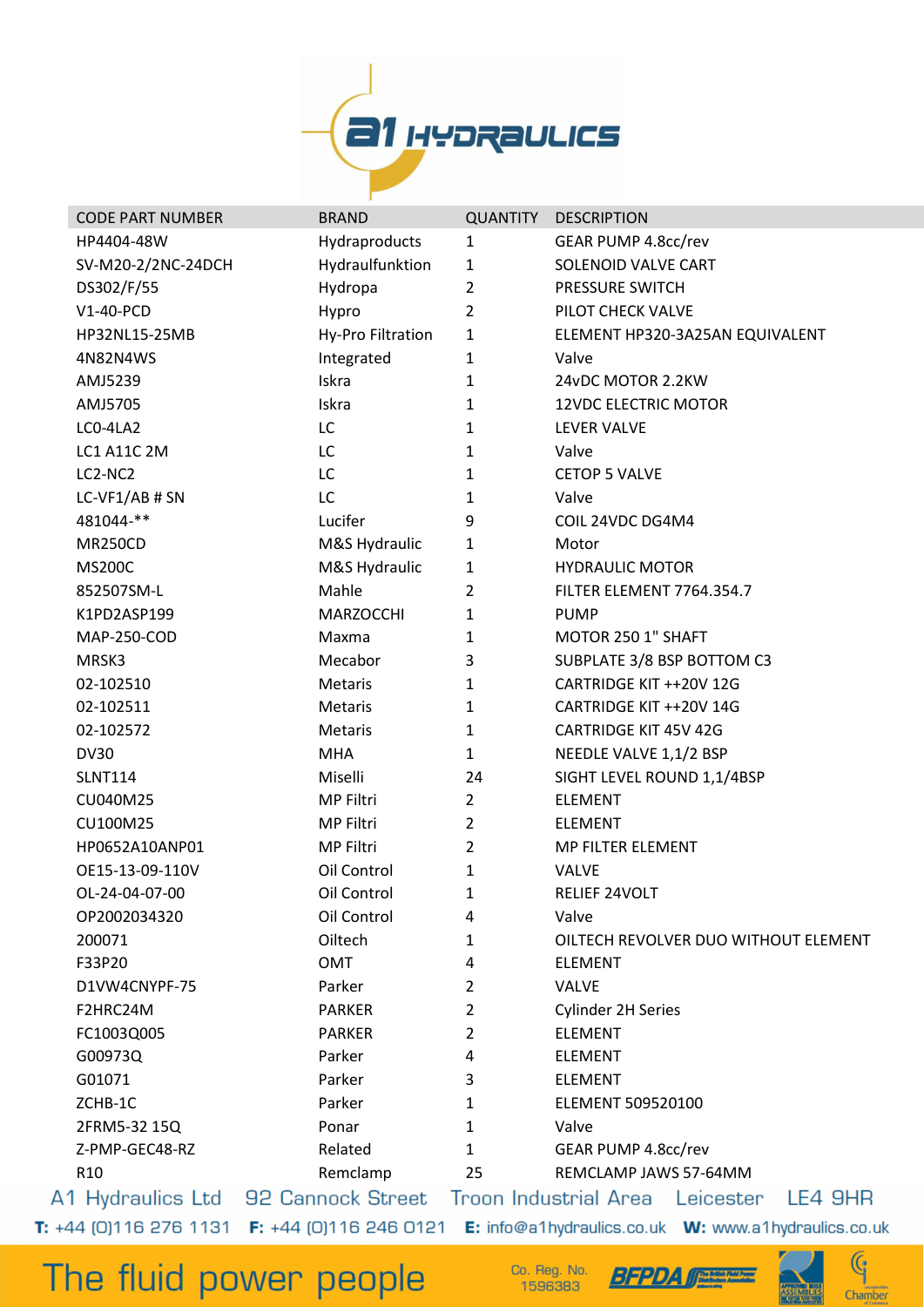

| <b>CODE PART NUMBER</b> | <b>BRAND</b>                                                                       | <b>QUANTITY</b> | <b>DESCRIPTION</b>          |                             |  |
|-------------------------|------------------------------------------------------------------------------------|-----------------|-----------------------------|-----------------------------|--|
| R <sub>12</sub>         | Remclamp                                                                           | 19              | REMCLAMP JAWS 70-76MM       |                             |  |
| R <sub>5</sub>          | Remclamp                                                                           | 67              | REMCLAMP JAWS 25-32MM       |                             |  |
| R <sub>8</sub>          | Remclamp                                                                           | 99              | REMCLAMP JAWS 45-51MM       |                             |  |
| R <sub>9</sub>          | Remclamp                                                                           | 50              | REMCLAMP JAWS 51-57MM       |                             |  |
| 4WE10 D32/CG24N9K4      | Rexroth                                                                            | $\mathbf{1}$    | Valve double solenoid       |                             |  |
| 4WE10 D32/CG24N9K4MH    | Rexroth                                                                            | $\overline{2}$  | Valve single solenoid       |                             |  |
| 4WE6 D52 / AG24NK4      | Rexroth                                                                            | 1               | Valve                       |                             |  |
| 4WE6J60/W220NZ4         | Rexroth                                                                            | $\mathbf{1}$    | <b>SOL VALVE</b>            |                             |  |
| A2FE90/61W-VAL100       | Rexroth                                                                            | 1               | <b>MOTOR</b>                |                             |  |
| DBC30-2-52/200          | Rexroth                                                                            | 1               | Valve                       |                             |  |
| <b>DBDH 6 G13/25</b>    | Rexroth                                                                            | $\overline{2}$  | Valve                       |                             |  |
| VR2D/0.L24              | Rexroth                                                                            | $\overline{2}$  | Valve                       |                             |  |
| Z2FS16-31/S2            | Rexroth                                                                            | $\mathbf{1}$    | Valve                       |                             |  |
| ZDB6VP2-42/315V         | Rexroth                                                                            | $\mathbf{1}$    | <b>RELIEF VALVE</b>         |                             |  |
| RFM70CD1B710Y           | Sofima                                                                             | 11              | <b>FILTER</b>               |                             |  |
| DP3-W4                  | Stauff                                                                             | 308             | COVER PLATE 304 W4          |                             |  |
| RBA176W32               | Stauff                                                                             | 9               |                             | ROUND STEEL U-BOLT ZP DN150 |  |
| RE014G20B               | Stauff                                                                             | $\overline{2}$  | <b>ELEMENT</b>              |                             |  |
| <b>RE070G20B</b>        | Stauff                                                                             | $\overline{2}$  | <b>ELEMENT</b>              |                             |  |
| RE090G10B               | Stauff                                                                             | $\overline{2}$  | <b>ELEMENT</b>              |                             |  |
| <b>RE090G20B</b>        | Stauff                                                                             | 1               | <b>ELEMENT</b>              |                             |  |
| SE014G10B               | Stauff                                                                             | 5               | <b>ELEMENT</b>              |                             |  |
| SE045G20V               | Stauff                                                                             | $\overline{2}$  | <b>ELEMENT</b>              |                             |  |
| <b>SE070E20B</b>        | Stauff                                                                             | 5               | <b>ELEMENT</b>              |                             |  |
| SE070G10B               | Stauff                                                                             | 1               | ELEMENT                     |                             |  |
| SE090G05B               | Stauff                                                                             | 1               | <b>ELEMENT</b>              |                             |  |
| SE090G20B               | Stauff                                                                             | 1               | <b>ELEMENT</b>              |                             |  |
| SP030E10B               | <b>Stauff</b>                                                                      | 2               | <b>ELEMENT</b>              |                             |  |
| SP070E03B               | Stauff                                                                             | 1               | <b>ELEMENT</b>              |                             |  |
| SP070E10B               | Stauff                                                                             | 1               | <b>ELEMENT</b>              |                             |  |
| SP070F20B               | Stauff                                                                             | $\mathbf{1}$    | <b>ELEMENT</b>              |                             |  |
| SPALDUB6S-W5            | Stauff                                                                             | 13              | <b>WELD PLATE 6S EXT</b>    |                             |  |
| SSF-20L-03-4            | <b>Stauff</b>                                                                      | $\overline{2}$  | HEAD1,1/4 BSP SUCTION + BYP |                             |  |
| HFR2300100              | Steerforth                                                                         | $\mathbf{1}$    | <b>CYLINDER</b>             |                             |  |
| HFR2300300              | Steerforth                                                                         | $\mathbf{1}$    | <b>CYLINDER</b>             |                             |  |
| HFRT125300              | Steerforth                                                                         | $\overline{2}$  | <b>CYLINDER</b>             |                             |  |
| 350008                  | <b>SUN</b>                                                                         | 52              | <b>STUD NUTS M6 LOOSE</b>   |                             |  |
| 990-010-007             | Sun                                                                                | $\mathbf{1}$    | Valve                       |                             |  |
| BBB/M                   | Sun                                                                                | 1               | Body                        |                             |  |
| <b>BCW</b>              | Sun                                                                                | 1               | Body                        |                             |  |
| <b>CBCG-LKN</b>         | Sun                                                                                | 1               | Cartridge                   |                             |  |
|                         | 1 Hydraulics Ltd   92 Cannock Street   Troon Industrial Area   Leicester   LE4 9HR |                 |                             |                             |  |

The fluid power people

 $\overline{A}$ 

Co. Reg. No. 1596383



 $\mathbb{G}$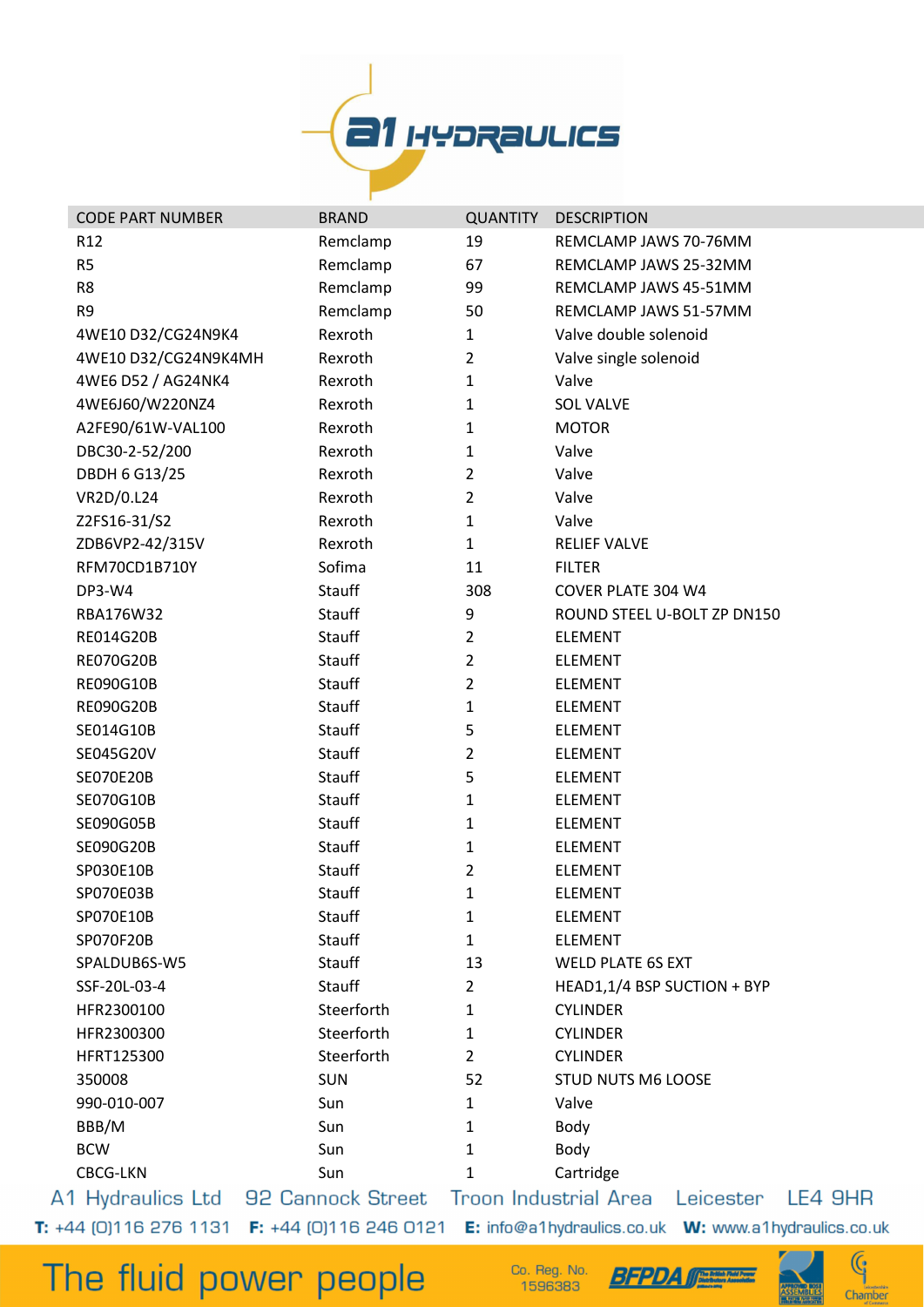

| <b>CODE PART NUMBER</b>             | <b>BRAND</b>      | <b>QUANTITY</b> | <b>DESCRIPTION</b>                        |
|-------------------------------------|-------------------|-----------------|-------------------------------------------|
| CBEG-LDN                            | Sun               | $\mathbf{1}$    | Cartridge                                 |
| CBGA-LBN                            | <b>SUN</b>        | $\mathbf{1}$    | <b>CARTRIDGE</b>                          |
| <b>CKCB-XAN</b>                     | Sun               | $\mathbf{1}$    | Cartridge                                 |
| <b>CKCD-XCN</b>                     | Sun               | 1               | Cartridge                                 |
| <b>CXFA-XCN</b>                     | Sun               | 4               | Cartridge                                 |
| <b>DBT</b>                          | Sun               | 1               | Body                                      |
| DPBA-LBN-ECV                        | Sun               | 1               | Valve                                     |
| <b>FBY</b>                          | <b>SUN</b>        | 6               | <b>CETOP 3 Relief Valve Body</b>          |
| FDBA-LCN-###                        | Sun               | 1               | Cartridge                                 |
| <b>GBP</b>                          | <b>SUN</b>        | 3               | CETOP 3 FLOW CONTROL BODY                 |
| LKDC-XDN                            | Sun               | $\overline{2}$  | Cartridge                                 |
| NCCB-LAN                            | Sun               | 1               | Cartridge                                 |
| NFCB-KCN                            | <b>SUN</b>        | 6               | <b>NEEDLE VALVE CART</b>                  |
| NFCB-KCN                            | Sun               | $\mathbf{1}$    | Cartridge                                 |
| XECA-XXN                            | Sun               | 1               | Cartridge                                 |
| YFCG-LDN-AA                         | <b>SUN</b>        | 1               | <b>CETOP 3 PRESSURE</b>                   |
| <b>ZUB</b>                          | Sun               | 1               | Body                                      |
| SS-1610-1-16                        | Swagelok          | 1               | 1" OD - 1" NPT MSC                        |
| SS-810-1-12                         | Swagelok          | 6               | 1/2 OD - 3/4 NPT MSC                      |
| SS-810-1-6ST                        | Swagelok          | 3               | 1/2 OD - 9/16SAE MSC                      |
| SS-810-1-8                          | Swagelok          | 6               | <b>MSC</b>                                |
| SS-810-SET                          | Swagelok          | 2               | 1/2 OD OLIVE                              |
| SS-812-1                            | Swagelok          | 5               | $1/2$ NUT                                 |
| 2108                                | <b>UCC Parker</b> | $\overline{2}$  | <b>ELEMENT</b>                            |
| 2203                                | <b>UCC Parker</b> | $\overline{2}$  | <b>DIFFUSER 2" BSP</b>                    |
| 4930                                | <b>UCC Parker</b> | 4               | <b>ELEMENT 5 MIC</b>                      |
| 5515                                | <b>UCC Parker</b> | 3               | AIR BREATHER LOCKABLE 40 MIC              |
| 5884-10                             | <b>UCC Parker</b> | 4               | <b>ELEMENT 5 MIC</b>                      |
| 5884-STEM                           | <b>UCC Parker</b> | $\overline{2}$  | <b>STEM</b>                               |
| A-252-2002                          | <b>UCC Parker</b> | 1               | PRESSURE SWITCH                           |
| AB-1380-40                          | <b>UCC Parker</b> | 6               | <b>AIR BREATHER</b>                       |
| B61-101                             | <b>UCC Parker</b> | 3               | <b>BAYONET 1/2 BSP</b>                    |
| B61-201                             | <b>UCC Parker</b> | 9               | BAYONET 3/4 BSP                           |
| BFR-1230                            | <b>UCC Parker</b> | $\overline{2}$  | <b>BETAFLOW ELEMENT</b>                   |
| <b>DC28-B06K</b>                    | <b>UCC Parker</b> | 5               | <b>DRIVE COUPLING</b>                     |
| <b>DC28-B07K</b>                    | <b>UCC Parker</b> | $\overline{7}$  | <b>DRIVE COUPLING</b>                     |
| DC28-M16                            | <b>UCC Parker</b> | 6               | <b>DRIVE COUPLING</b>                     |
| DC28-M18                            | <b>UCC Parker</b> | 12              | <b>DRIVE COUPLING</b>                     |
| DC28-M19                            | <b>UCC Parker</b> | 3               | <b>DRIVE COUPLING</b>                     |
| DC28-M24                            | <b>UCC Parker</b> | 4               | <b>DRIVE COUPLING</b>                     |
| DC28-M25                            | <b>UCC Parker</b> | 3               | <b>DRIVE COUPLING</b>                     |
| A1 Hydraulics Ltd 92 Cannock Street |                   |                 | Troon Industrial Area<br>LE4<br>Leicester |

LE4 9HR

The fluid power people

Co. Reg. No. 1596383





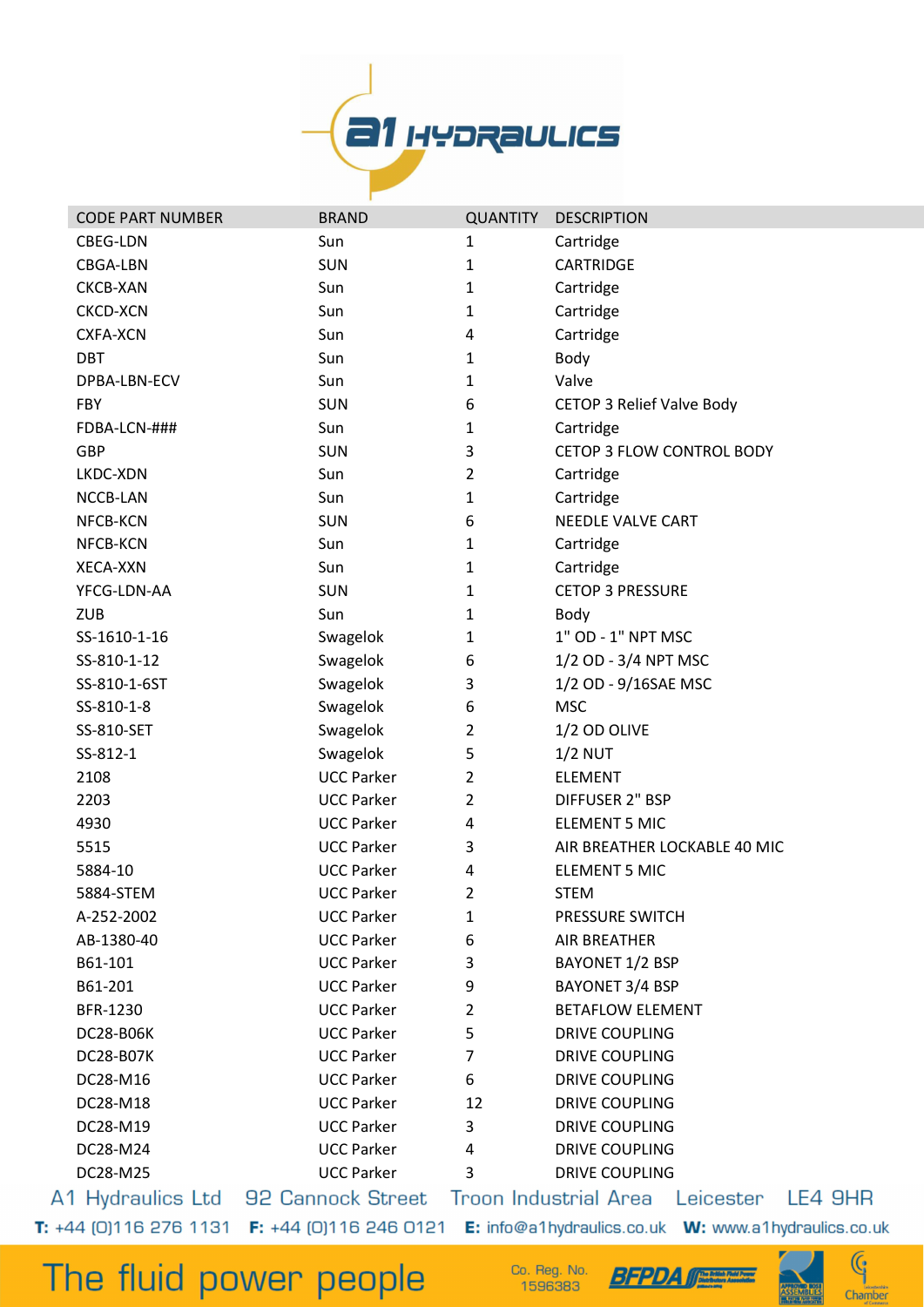

| <b>CODE PART NUMBER</b> | <b>BRAND</b>                         | <b>QUANTITY</b> | <b>DESCRIPTION</b>              |                   |  |
|-------------------------|--------------------------------------|-----------------|---------------------------------|-------------------|--|
| <b>DC42-B05K</b>        | <b>UCC Parker</b>                    | $\overline{2}$  | DRIVE COUPLING                  |                   |  |
| <b>DC42-B08K</b>        | <b>UCC Parker</b>                    | 4               | <b>DRIVE COUPLING</b>           |                   |  |
| DC42-B0940K             | <b>UCC Parker</b>                    | 16              | <b>DRIVE COUPLING</b>           |                   |  |
| DC42-B11K               | <b>UCC Parker</b>                    | 4               | <b>DRIVE COUPLING</b>           |                   |  |
| DC42-M18                | <b>UCC Parker</b>                    | 7               | <b>DRIVE COUPLING</b>           |                   |  |
| DC42-M22                | <b>UCC Parker</b>                    | $\overline{2}$  | <b>DRIVE COUPLING</b>           |                   |  |
| DC42-M24                | <b>UCC Parker</b>                    | $\overline{2}$  | <b>DRIVE COUPLING</b>           |                   |  |
| DC42-M25                | <b>UCC Parker</b>                    | 3               | <b>DRIVE COUPLING</b>           |                   |  |
| DC42-M32                | <b>UCC Parker</b>                    | 3               | <b>DRIVE COUPLING</b>           |                   |  |
| DC42-M38                | <b>UCC Parker</b>                    | 4               | <b>DRIVE COUPLING</b>           |                   |  |
| E-IL-1115               | <b>UCC Parker</b>                    | 5               | ELEMENT OIL 125M                |                   |  |
| E-IL-1159               | <b>UCC Parker</b>                    | $\mathbf{1}$    | <b>ELEMENT</b>                  |                   |  |
| FL-211                  | <b>UCC Parker</b>                    | 4               | LEVEL SIGHT GAUGE M10           |                   |  |
| FLT-123                 | <b>UCC Parker</b>                    | 5               | LEVEL SIGHT + TEMP GAUGE M12    |                   |  |
| HPR-1519                | <b>UCC Parker</b>                    | $\overline{2}$  | ELEMENT 10A                     |                   |  |
| HPR-1619                | <b>UCC Parker</b>                    | 3               | ELEMENT 25A 10N                 |                   |  |
| HPR-1719                | <b>UCC Parker</b>                    | 7               | ELEMENT 40A 25N                 |                   |  |
| HPR-1819                | <b>UCC Parker</b>                    | 9               | ELEMENT 80A 40N                 |                   |  |
| HPR-1919                | <b>UCC Parker</b>                    | 5               | ELEMENT 125N                    |                   |  |
| IL-1115                 | <b>UCC Parker</b>                    | $\mathbf{1}$    | FILTER OIL 125MIC               |                   |  |
| $IL-1151$               | <b>UCC Parker</b>                    | $\mathbf{1}$    | FILTER OIL 125MIC               |                   |  |
| MC-G-16-5               | <b>UCC Parker</b>                    | 57              | <b>SPLIT BUSH</b>               |                   |  |
| MC-G-32-10              | <b>UCC Parker</b>                    | 13              | <b>SPLIT BUSH</b>               |                   |  |
| MC-G-32-12              | <b>UCC Parker</b>                    | 16              | <b>SPLIT BUSH</b>               |                   |  |
| $MC-N-32$               | <b>UCC Parker</b>                    | 48              | <b>STACKING NUT 32 SER</b>      |                   |  |
| $MC-WP-10$              | <b>UCC Parker</b>                    | 58              | <b>WELD PLATE 10 &amp; 16</b>   |                   |  |
| MC-WP-32                | <b>UCC Parker</b>                    | 37              | <b>WELD PLATE 32 SER</b>        |                   |  |
| MF-1410-4-10            | <b>UCC Parker</b>                    | 3               | ELEMENT 10MIC                   |                   |  |
| MFC-2600                | <b>UCC Parker</b>                    | 1               | <b>CONVERSION KIT 10 MIC L2</b> |                   |  |
| MFC-3600                | <b>UCC Parker</b>                    | 1               | <b>CONVERSION KIT 10 MIC L2</b> |                   |  |
| MFE-3600                | <b>UCC Parker</b>                    | 1               | LEIF ELEMENT 10 MIC L2          |                   |  |
| MFR-2300                | <b>UCC Parker</b>                    | $\mathbf{1}$    | ELEMENT 25 MIC L2               |                   |  |
| MFR-2400                | <b>UCC Parker</b>                    | 11              | ELEMENT 25 MIC L3               |                   |  |
| MGR-2143                | <b>UCC Parker</b>                    | 3               | ELEMENT 25 MIC                  |                   |  |
| MGR-2153                | <b>UCC Parker</b>                    | 2               | ELEMENT 50 MIC                  |                   |  |
| MGR-2160                | <b>UCC Parker</b>                    | $\overline{2}$  | ELEMENT 10 MIC                  |                   |  |
| MXA-9511-424            | <b>UCC Parker</b>                    | $\overline{2}$  | 1,1/4 25 MIC RETURN FILTER      |                   |  |
| MXR-9550                | <b>UCC Parker</b>                    | 4               | ELEMENT 10 MIC                  |                   |  |
| MXR-9560                | <b>UCC Parker</b>                    | 4               | <b>ELEMENT 3 MIC</b>            |                   |  |
| P653607                 | <b>UCC Parker</b>                    | 1               | <b>MONITOR CASE</b>             |                   |  |
| PBG-8341                | <b>UCC Parker</b>                    | 2               | <b>INDICATOR</b>                |                   |  |
|                         | 1 Hydraulics Ltd   92 Cannock Street |                 | Troon Industrial Area           | Leicester LE4 9HR |  |

## The fluid power people

 $\overline{A}$ 

Co. Reg. No.<br>1596383





 $\mathbb{G}$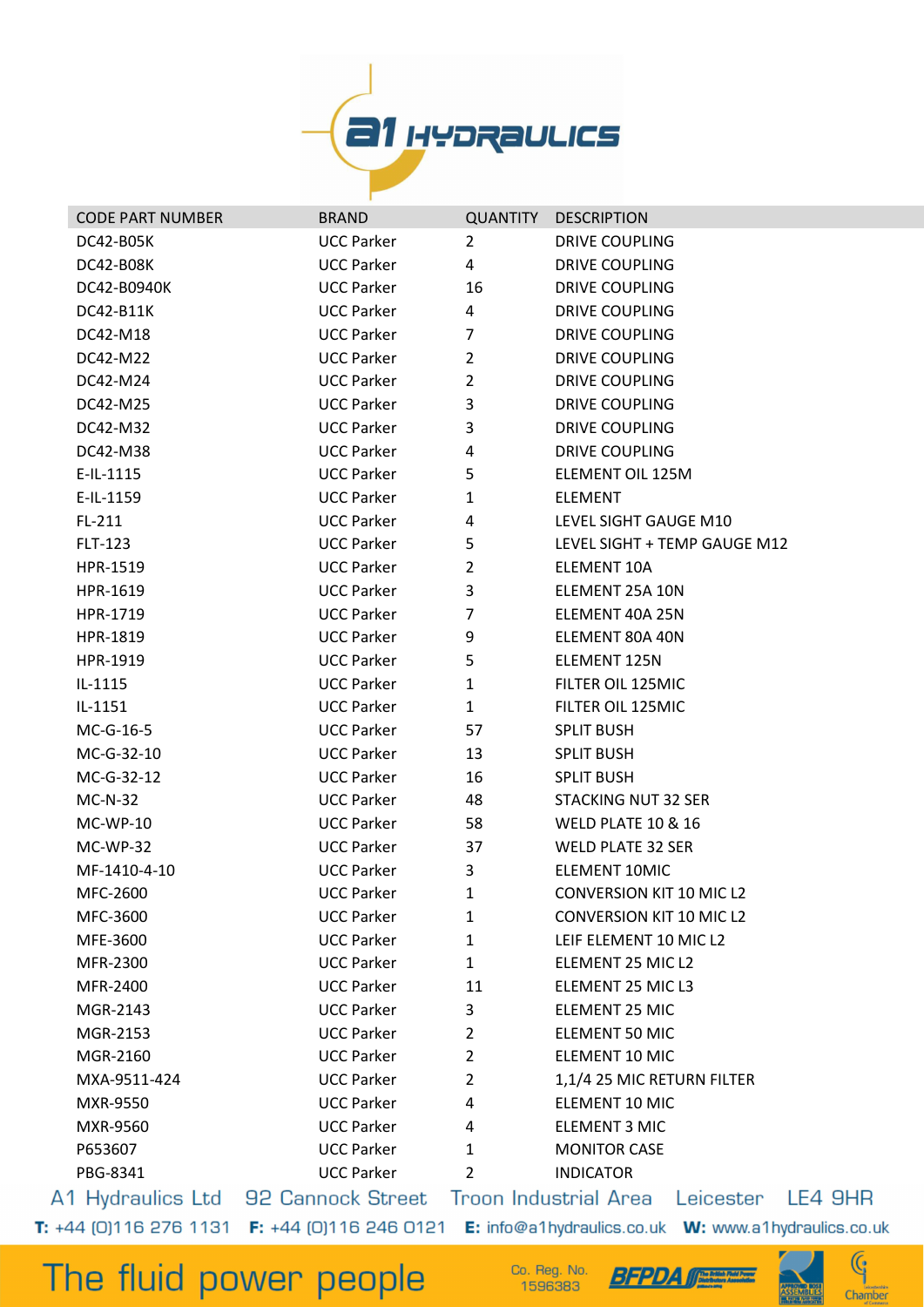

| <b>CODE PART NUMBER</b> | <b>BRAND</b>      |                | <b>QUANTITY DESCRIPTION</b>                                                 |
|-------------------------|-------------------|----------------|-----------------------------------------------------------------------------|
| PGB-1001-1000           | <b>UCC Parker</b> | $\mathbf{1}$   | BOTTOM 14000 PSI                                                            |
| PGE-1001-1000           | <b>UCC Parker</b> | $\mathbf{1}$   | <b>PANEL 14000 PSI</b>                                                      |
| PTD-050-121             | <b>UCC Parker</b> | 3              | PRESS TRANSDUCER 1/4 BSP 0-50 BAR                                           |
| R-1229-25               | <b>UCC Parker</b> | $\overline{4}$ | <b>ELEMENT 25N</b>                                                          |
| R-6112                  | <b>UCC Parker</b> | 5              | ELEMENT 50 MIC                                                              |
| R-6125                  | <b>UCC Parker</b> | 3              | ELEMENT 10 MIC                                                              |
| R-6131                  | <b>UCC Parker</b> | 5              | ELEMENT 25 MIC                                                              |
| R-6135                  | <b>UCC Parker</b> | $\mathbf{1}$   | ELEMENT 10 MIC                                                              |
| R-63012                 | <b>UCC Parker</b> | $\mathbf{1}$   | <b>ELEMENT 3 MIC</b>                                                        |
| R-63014                 | <b>UCC Parker</b> | $\mathbf{1}$   | ELEMENT 25 MIC                                                              |
| R-63112                 | <b>UCC Parker</b> | $\mathbf{1}$   | <b>ELEMENT 3 MIC</b>                                                        |
| R-63113                 | <b>UCC Parker</b> | $\overline{2}$ | ELEMENT 10 MIC                                                              |
| R-63114                 | <b>UCC Parker</b> | 5              | ELEMENT 25 MIC                                                              |
| R-63123                 | <b>UCC Parker</b> | $\mathbf{1}$   | ELEMENT 10 MIC                                                              |
| R-63214                 | <b>UCC Parker</b> | $\mathbf{1}$   | ELEMENT 25 MIC                                                              |
| R-63222                 | <b>UCC Parker</b> | $\mathbf{1}$   | <b>ELEMENT 3 MIC</b>                                                        |
| R-63224                 | <b>UCC Parker</b> | $\overline{2}$ | ELEMENT 25 MIC                                                              |
| S-250004                | <b>UCC Parker</b> | 4              | <b>MFA SWITCH</b>                                                           |
| S340052                 | <b>UCC Parker</b> | $\mathbf{1}$   | SPIN-ON AIR BREATHER LARGE 1,1/4                                            |
| S340056                 | <b>UCC Parker</b> | $2^{\circ}$    | SPIN-ON AIR BREATHER SMALL + STEM                                           |
| S-390004                | <b>UCC Parker</b> | $\mathbf{3}$   | <b>RETURN GAUGE</b>                                                         |
| SAB-3101                | <b>UCC Parker</b> | 14             | <b>BREATHER 1/4 BSP</b>                                                     |
| SE-1220                 | <b>UCC Parker</b> | $\mathbf{1}$   | SUCTION ELEMENT 2,1/2                                                       |
| SE-1221                 | <b>UCC Parker</b> | $\mathbf{1}$   | <b>SUCTION ELEMENT 3"</b>                                                   |
| STI-2144-100            | <b>UCC Parker</b> | $\mathbf{1}$   | <b>SENSOR 1,1/4</b>                                                         |
| 2280                    | <b>Vickers</b>    | 29             | <b>SPRING</b>                                                               |
| 130728                  | <b>Vickers</b>    | 50             | <b>BUSH</b>                                                                 |
| 130729                  | <b>Vickers</b>    | 50             | PLUNGER                                                                     |
| 105680                  | <b>Vickers</b>    | 6              | ECT06 & ECT10 SEAT                                                          |
| 106641                  | <b>Vickers</b>    | 18             | <b>CIRCLIP V10 SHAFT</b>                                                    |
| 12220                   | <b>Vickers</b>    | 2 <sup>1</sup> | <b>RING</b>                                                                 |
| 130735                  | <b>Vickers</b>    | 63             | <b>WASHER SPACER ECT-06</b>                                                 |
| 158630                  | <b>Vickers</b>    | 67             | <b>RET RING 45V</b>                                                         |
| 16662                   | <b>Vickers</b>    | 17             | V20-11 PIN                                                                  |
| 175072                  | <b>Vickers</b>    | 10             | SPRING EURG1 'C'                                                            |
| 185638                  | <b>Vickers</b>    | 153            | <b>SNAP RING</b>                                                            |
| 188328                  | <b>Vickers</b>    | $\mathbf{3}$   | V104 SHAFT                                                                  |
| 191400                  | <b>Vickers</b>    | 76             | SNAP RING 25V 2520V 25M                                                     |
| 193144                  | <b>Vickers</b>    | 45             | SNAP RING 35V                                                               |
| 199287                  | <b>Vickers</b>    | 6              | <b>SCREW</b>                                                                |
| 199288                  | Vickers           | 4              | <b>VALVE</b>                                                                |
|                         |                   |                | A1 Hydraulics Ltd 92 Cannock Street Troon Industrial Area Leicester LE4 9HR |

## The fluid power people

Co. Reg. No. 1596383



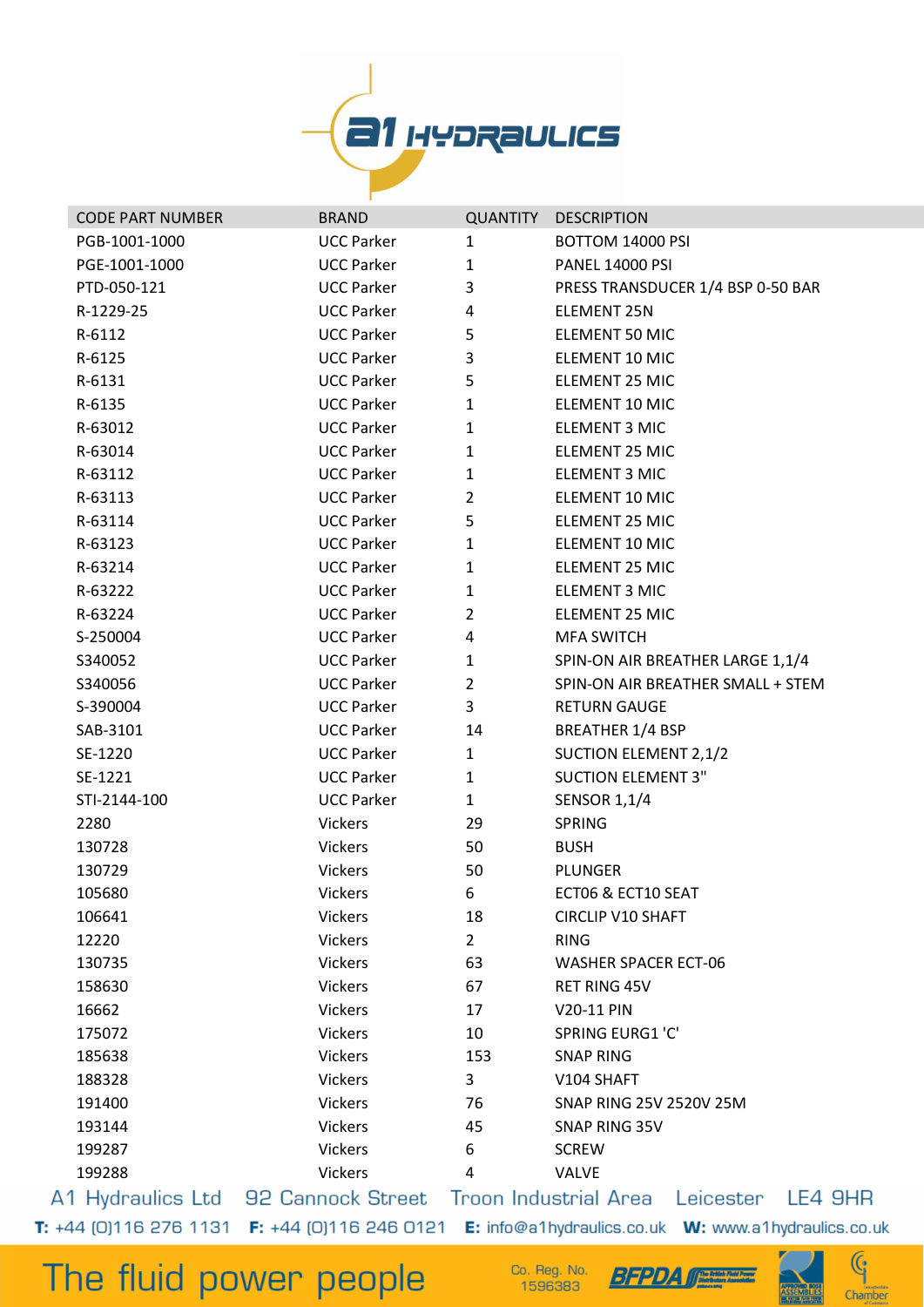

| <b>CODE PART NUMBER</b> | <b>BRAND</b>                                                    |                | <b>QUANTITY DESCRIPTION</b>                   |
|-------------------------|-----------------------------------------------------------------|----------------|-----------------------------------------------|
| 2007                    | <b>Vickers</b>                                                  | 4              | V104 ROTOR D/F                                |
| 2008                    | <b>Vickers</b>                                                  | 1              | V104 ROTOR A/C/E/G/Y                          |
| 2014                    | <b>Vickers</b>                                                  | $\mathbf{1}$   | V104 D RING                                   |
| 2015                    | <b>Vickers</b>                                                  | 5              | V104 BUSHING                                  |
| 2016                    | <b>Vickers</b>                                                  | 3              | V104 BUSHING                                  |
| 2042                    | <b>Vickers</b>                                                  | 3              | V124 ROTOR                                    |
| 2045                    | <b>Vickers</b>                                                  | 1              | <b>BUSHING</b>                                |
| 2046                    | <b>Vickers</b>                                                  | $\mathbf{1}$   | <b>BUSHING</b>                                |
| 211846                  | <b>Vickers</b>                                                  | 30             | DG4S4 WASHER                                  |
| 213231                  | <b>Vickers</b>                                                  | 6              | DG4S4 12 SPOOL                                |
| 213232                  | Vickers                                                         | $\overline{2}$ | DG4S4 16 SPOOL                                |
| 213946                  | <b>Vickers</b>                                                  | 11             | <b>SEAT EURGI PILOT</b>                       |
| 216239                  | <b>Vickers</b>                                                  | 11             | PISTON EURGI PILOT                            |
| 219009                  | <b>Vickers</b>                                                  | 11             | <b>SPOOL EURGI PILOT</b>                      |
| 222045                  | <b>Vickers</b>                                                  | $\mathbf{1}$   | V124 BUSH                                     |
| 2282                    | <b>Vickers</b>                                                  | 37             | SPRING ECG/ECT 44110 C                        |
| 233624                  | <b>Vickers</b>                                                  | $\mathbf{1}$   | 35V SHAFT No 1                                |
| 236451                  | <b>Vickers</b>                                                  | 22             | DG4S4 01* SPRING                              |
| 236797                  | <b>Vickers</b>                                                  | 11             | <b>DG4S4 CIRCLIP</b>                          |
| 237976                  | <b>Vickers</b>                                                  | 9              | DG4S4 SPRING                                  |
| 238929                  | <b>Vickers</b>                                                  | $\mathbf{1}$   | 25V/30V+VQ SHAFT 11                           |
| 239335                  | <b>Vickers</b>                                                  | $\mathbf{1}$   | <b>SWASH PLATE</b>                            |
| 239371                  | <b>Vickers</b>                                                  | 16             | SPRING'C' COMPENSATOR                         |
| 241579                  | <b>Vickers</b>                                                  | $\overline{2}$ | <b>PISTON</b>                                 |
| 242287                  | <b>Vickers</b>                                                  | $\overline{2}$ | 35V SHAFT No11                                |
| 243448                  | <b>Vickers</b>                                                  | $\mathbf{1}$   | 3525V SHAFT No1                               |
| 2460                    | <b>Vickers</b>                                                  | 17             | V10-1-2-3 PIN                                 |
| 248609                  | <b>Vickers</b>                                                  | 4              | PLATE SHOE PVB20                              |
| 251836                  | <b>Vickers</b>                                                  | 1              | SHAFT 3521VQ TYPE 19                          |
| 254848                  | <b>Vickers</b>                                                  | 1              | 2520V SHAFT No11                              |
| 258249                  | <b>Vickers</b>                                                  | 1              | 3520V SHAFT No1                               |
| 270369                  | <b>Vickers</b>                                                  | 1              | SHAFT TYPE-1 PVB10+15 PVQ20 KEYED             |
| 274850                  | <b>Vickers</b>                                                  | 1              | RING/ROTOR 25M-55 10DES                       |
| 275289                  | <b>Vickers</b>                                                  | 5              | SHAFT 25M-11DES TYPE 11                       |
| 275675                  | <b>Vickers</b>                                                  | 72             | COREPLUG PVB29-10 DESN.                       |
| 276624                  | <b>Vickers</b>                                                  | $\mathbf{1}$   | DG5S4-06 SPOOL TYPE 2                         |
| 279497                  | <b>Vickers</b>                                                  | 19             | DG5S4-06 SPRING                               |
| 280372                  | <b>Vickers</b>                                                  | 3              | V20 SHAFT No1                                 |
| 280504                  | <b>Vickers</b>                                                  | 3              | V20 SHAFT No3                                 |
| 281422                  | <b>Vickers</b>                                                  | 22             | DG4S4 GUIDE                                   |
| 281423                  | <b>Vickers</b>                                                  | 17             | DG4S4 WASHER                                  |
|                         | A1 Hydraulics Ltd 92 Cannock Street                             |                | Troon Industrial Area<br>LE4 9HR<br>Leicester |
|                         | <b>T:</b> $+44$ (0)116 276 1131 <b>F:</b> $+44$ (0)116 246 0121 |                |                                               |

Co. Reg. No. 1596383

**BFPDA** 



 $\mathbb{G}$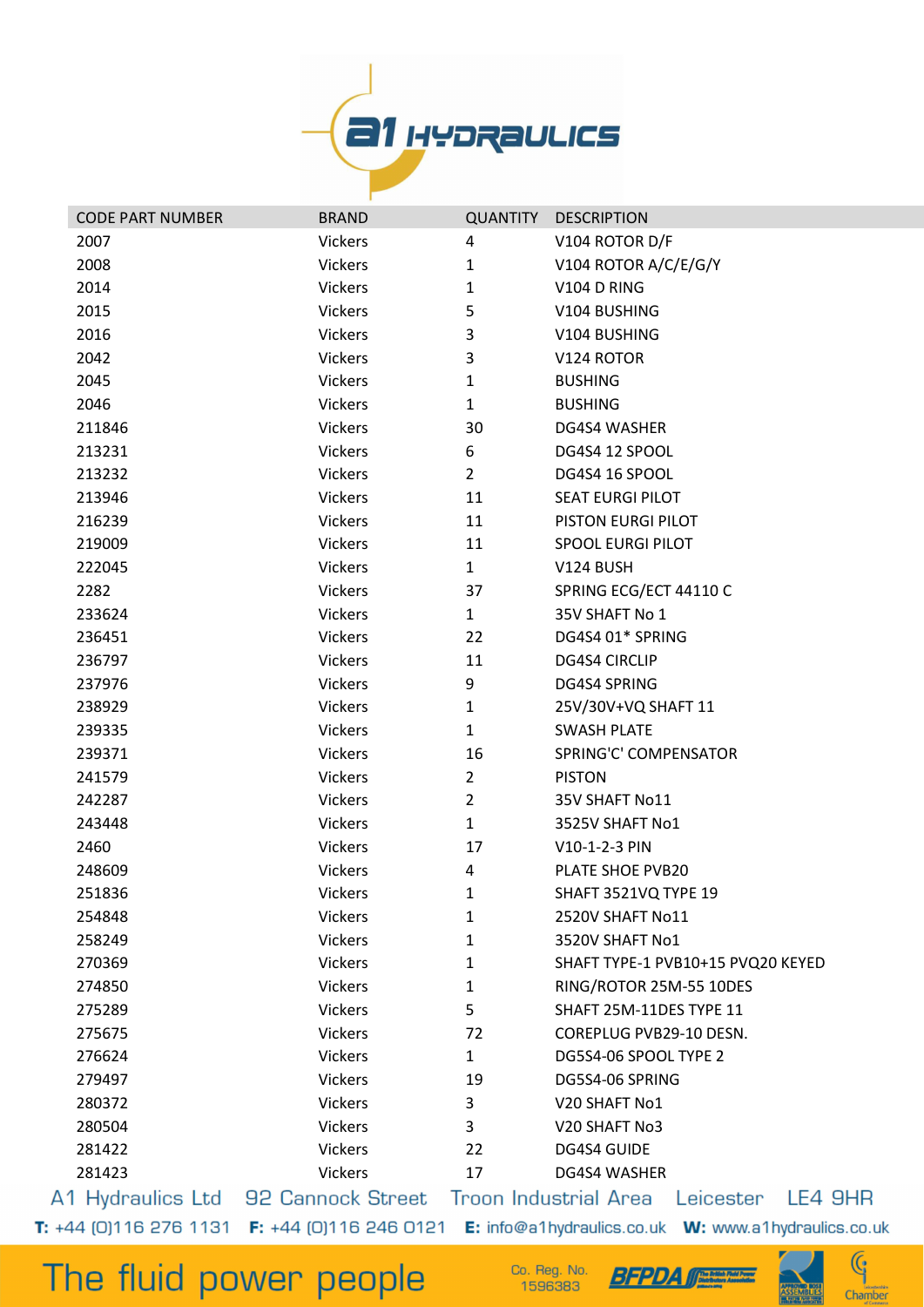

|         | <b>CODE PART NUMBER</b> | <b>BRAND</b>   | <b>QUANTITY</b> | <b>DESCRIPTION</b>                                                          |
|---------|-------------------------|----------------|-----------------|-----------------------------------------------------------------------------|
| 282880  |                         | <b>Vickers</b> | 1               | PVB20/19/45A SHAFT                                                          |
| 283952  |                         | <b>Vickers</b> | $\mathbf{1}$    | PISTON CT10 20 DESN.                                                        |
| 290072  |                         | <b>Vickers</b> | 26              | DG4S4 SPRING                                                                |
| 308926  |                         | Vickers        | $\mathbf{1}$    | SHAFT CODE 11 V2020 PUMP                                                    |
| 312154  |                         | <b>Vickers</b> | $\overline{2}$  | 25M SHAFT No11                                                              |
| 313427  |                         | <b>Vickers</b> | $\overline{2}$  | <b>RING 25M-55</b>                                                          |
| 313428  |                         | <b>Vickers</b> | $\mathbf{1}$    | <b>RING 25M-65</b>                                                          |
| 316011  |                         | <b>Vickers</b> | 7               | COIL DG4S4 115 AC 50/60                                                     |
| 317572  |                         | <b>Vickers</b> | 8               | <b>BEARING PINTLE PVB5</b>                                                  |
| 319243  |                         | <b>Vickers</b> | 9               | PINTLE YOKE SHORT PVB5                                                      |
| 319859  |                         | <b>Vickers</b> | $\overline{2}$  | DG4S4 COIL 220/50 AC                                                        |
| 341426  |                         | Vickers        | 1               | <b>RING 25M-42</b>                                                          |
| 341998  |                         | <b>Vickers</b> | 1               | <b>RING 25M-35</b>                                                          |
| 348747  |                         | <b>Vickers</b> | 1               | <b>CYLINDER</b>                                                             |
| 359904  |                         | <b>Vickers</b> | $\mathbf{1}$    | <b>50F FILTER TOP PLATE</b>                                                 |
| 360680  |                         | Vickers        | $\overline{7}$  | SEAT XG/XT-06                                                               |
| 36172   |                         | <b>Vickers</b> | 1               | <b>ROTOR</b>                                                                |
| 361762  |                         | <b>Vickers</b> | 1               | 4525V 86 SHAFT                                                              |
| 362028  |                         | <b>Vickers</b> | $\mathbf{1}$    | <b>YOKE</b>                                                                 |
| 362135  |                         | <b>Vickers</b> | $\mathbf{1}$    | PVB20/PVB29 SHAFT                                                           |
| 379793  |                         | <b>Vickers</b> | $\mathbf{1}$    | <b>PISTON</b>                                                               |
| 3903    |                         | <b>Vickers</b> | 13              | V20-12-13 PIN                                                               |
| 394517  |                         | <b>Vickers</b> | $\mathbf{1}$    | 3520V 86 SHAFT                                                              |
| 39640   |                         | <b>Vickers</b> | 15              | V10-4-5 PIN                                                                 |
| 415375  |                         | <b>Vickers</b> | 8               | <b>RETAINER</b>                                                             |
| 416436  |                         | Vickers        | 1               | CARTRIDGE KIT 50 GAL 45VQ *STD*                                             |
| 421241  |                         | <b>Vickers</b> | 1               | **35VQ30 REAR CARTRIDGE KIT                                                 |
| 458141  |                         | <b>Vickers</b> | 4               | COIL FL DG4V3 30DES 110/50AC 120/60                                         |
|         | 45M-155A-1A-20          | <b>Vickers</b> | 1               | <b>MOTOR</b>                                                                |
| 463328  |                         | Vickers        | 6               | COIL 110V AC                                                                |
| 464299  |                         | <b>Vickers</b> | 3               | <b>THROTTLE ASSY KIT</b>                                                    |
| 466835M |                         | Vickers        | 9               | <b>BOLT KIT</b>                                                             |
| 467721  |                         | <b>Vickers</b> | 4               | <b>DG5S5 SEAL KIT</b>                                                       |
| 468692  |                         | <b>Vickers</b> | 2               | <b>PLATE</b>                                                                |
| 469501  |                         | <b>Vickers</b> | 7               | REVOLVER FPU ELEMENT 25A                                                    |
| 469530  |                         | <b>Vickers</b> | 6               | REVOLVER FPU ELEMENT 10A                                                    |
| 469742  |                         | <b>Vickers</b> | $\overline{2}$  | FPU14-20 REVOLVER SEAL KIT                                                  |
| 478826  |                         | <b>Vickers</b> | 1               | 25VSH 86 SHAFT                                                              |
| 487226  |                         | <b>Vickers</b> | 16              | <b>COIL COVER DG4M4</b>                                                     |
|         | 4CG-06A-20UG            | <b>Vickers</b> | 1               | <b>VALVE</b>                                                                |
|         | 4CG-06F-20UG            | <b>Vickers</b> | 1               | <b>VALVE</b>                                                                |
|         |                         |                |                 | A1 Hydraulics Ltd 92 Cannock Street Troon Industrial Area Leicester LE4 9HR |

The fluid power people

Co. Reg. No.<br>1596383





 $\mathbb{G}$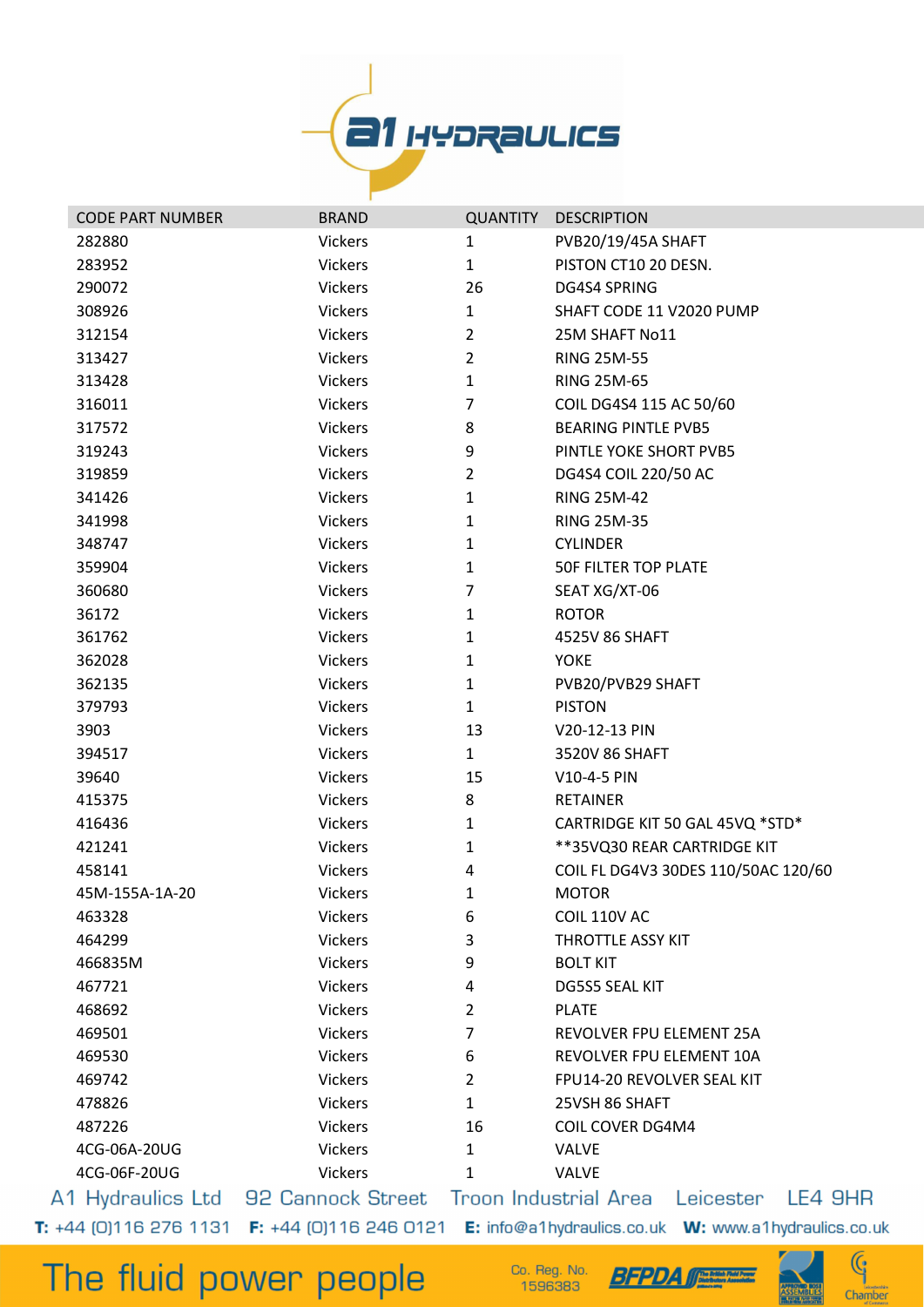

| <b>CODE PART NUMBER</b> | <b>BRAND</b>   | <b>QUANTITY</b> | <b>DESCRIPTION</b>                                                                 |  |
|-------------------------|----------------|-----------------|------------------------------------------------------------------------------------|--|
| 4CG-1-06A-21UG          | Vickers        | $\mathbf{1}$    | <b>VALVE</b>                                                                       |  |
| 4CG-1-06F-20UG          | <b>Vickers</b> | $\mathbf{1}$    | <b>VALVE</b>                                                                       |  |
| 4CT-06-F-20GES          | <b>Vickers</b> | $\overline{2}$  | <b>VALVE</b>                                                                       |  |
| 4CT-06-F-20UB           | <b>Vickers</b> | $\overline{2}$  | <b>VALVE</b>                                                                       |  |
| 4CT-10A-10ENT           | Vickers        | $\mathbf{1}$    | <b>VALVE</b>                                                                       |  |
| 50F-B-1FE-11            | Vickers        | $\mathbf{1}$    | <b>FILTER</b>                                                                      |  |
| 513889                  | <b>Vickers</b> | $\mathbf{1}$    | PVE35QIR V/PLATE                                                                   |  |
| 56059                   | <b>Vickers</b> | $\overline{2}$  | ECT 6 + UR SEAT                                                                    |  |
| 617192                  | <b>Vickers</b> | 4               | DG4V3-30 COIL 12V DC                                                               |  |
| 617215                  | <b>Vickers</b> | 4               | COIL FL DG4V3 30DES 24VDC                                                          |  |
| 617471                  | <b>Vickers</b> | 4               | DG4V5-20 COIL 24VDC H                                                              |  |
| 617475                  | <b>Vickers</b> | 3               | DG4V5-20 COIL 110VAC A                                                             |  |
| 617476                  | <b>Vickers</b> | 3               | DG4V5-20 COIL 220VAC C                                                             |  |
| 627221                  | <b>Vickers</b> | $\mathbf{1}$    | DG3* DG5* H8 8-SPOOL                                                               |  |
| 639950                  | <b>Vickers</b> | $\overline{2}$  | 4CG/4CT/1/2 F3 SEAL KIT                                                            |  |
| 703457                  | <b>Vickers</b> | 3               | DG3S5/DG5S5 SPOOL                                                                  |  |
| 703818                  | <b>Vickers</b> | $\mathbf{1}$    | DG3S5/DG5S5 0-SPOOL                                                                |  |
| 703820                  | <b>Vickers</b> | 1               | DG3S5/DG5S5 8-SPOOL                                                                |  |
| 786559                  | <b>Vickers</b> | $\overline{2}$  | DG3* DG5* H8 6-SPOOL                                                               |  |
| 81589                   | <b>Vickers</b> | 3               | <b>CHECK VALVE POPPET</b>                                                          |  |
| 819327                  | Vickers        | 8               | <b>CG5V SEAT</b>                                                                   |  |
| 82800                   | <b>Vickers</b> | 6               | <b>ECT06 &amp; ECT10 PISTON</b>                                                    |  |
| 912063                  | <b>Vickers</b> | $\mathbf{1}$    | CARTRIDGE KIT 2-GAL V200+V210                                                      |  |
| 912231                  | <b>Vickers</b> | $\mathbf{1}$    | CARTRIDGE KIT V2230 2GAL                                                           |  |
| 919049                  | Vickers        | 3               | SEAL KIT V108/9                                                                    |  |
| 919113                  | <b>Vickers</b> | 5               | DG5S4 6 SEAL KIT                                                                   |  |
| 919273                  | Vickers        | 5               | ECT06/ECT10 SEAL KIT                                                               |  |
| 919640                  | Vickers        | $\overline{2}$  | PVB 45 SEAL KIT                                                                    |  |
| 923006                  | <b>Vickers</b> | $\overline{2}$  | PVB20 10-DES SEAL KIT                                                              |  |
| 923070                  | Vickers        | 4               | ELEMENT KIT 228468                                                                 |  |
| 923089                  | Vickers        | $\mathbf{1}$    | <b>CARTRIDGE KIT VTM42 2GAL</b>                                                    |  |
| 923159                  | <b>Vickers</b> | $\overline{2}$  | <b>CARTRIDGE KIT 25M-30</b>                                                        |  |
| 923174                  | <b>Vickers</b> | 3               | V2020 SEAL KIT                                                                     |  |
| 923470                  | <b>Vickers</b> | 1               | <b>CARTRIDGE KIT 2 GAL V10</b>                                                     |  |
| 923475                  | <b>Vickers</b> | $\overline{2}$  | CARTRIDGE KIT 11-GAL V20++                                                         |  |
| 923479                  | <b>Vickers</b> | $\overline{2}$  | V20 12 & 13 VANE KIT                                                               |  |
| 923480                  | <b>Vickers</b> | $\mathbf{1}$    | <b>CARTRIDGE KIT 6 GAL V20</b>                                                     |  |
| 923481                  | <b>Vickers</b> | $\overline{2}$  | CARTRIDGE KIT 7 GAL V20                                                            |  |
| 923482                  | <b>Vickers</b> | $\overline{2}$  | <b>CARTRIDGE KIT 11 GAL V20</b>                                                    |  |
| 923486                  | Vickers        | 8               | CARTRIDGE KIT 12 GAL V20                                                           |  |
| 923496                  | Vickers        | $\overline{2}$  | CARTRIDGE KIT 3 GAL V10                                                            |  |
|                         |                |                 | 1 Hydraulics Ltd   92 Cannock Street   Troon Industrial Area   Leicester   LE4 9HR |  |

 $\mathbb{G}$ 

Chamber

The fluid power people

Co. Reg. No.<br>1596383



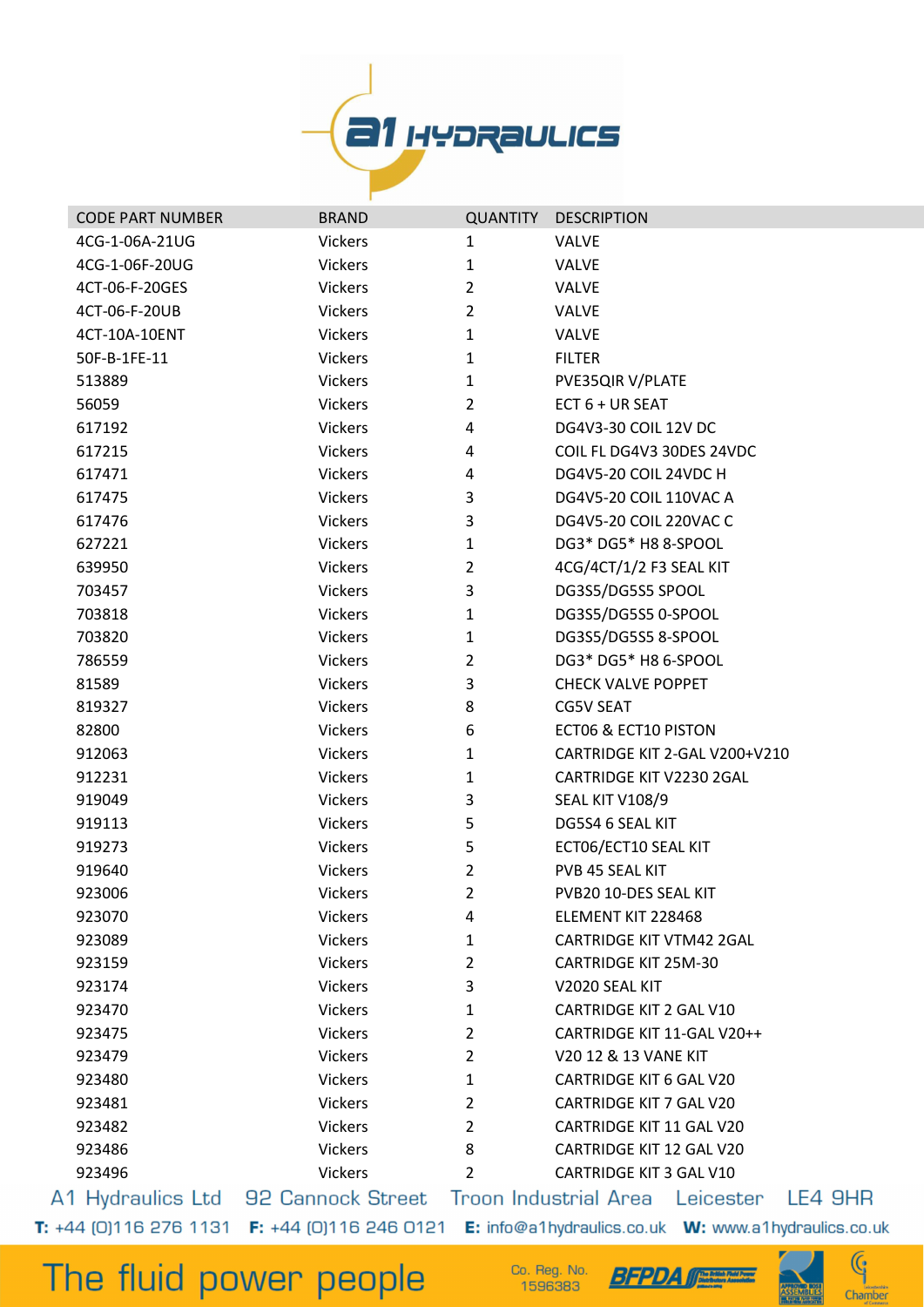

| <b>CODE PART NUMBER</b> | <b>BRAND</b>   | <b>QUANTITY</b> | <b>DESCRIPTION</b>                                                                       |
|-------------------------|----------------|-----------------|------------------------------------------------------------------------------------------|
| 923498                  | <b>Vickers</b> | 2               | CARTRIDGE KIT 7 GAL V10                                                                  |
| 938274                  | <b>Vickers</b> | $\overline{2}$  | PVB20-20 ROT GROUP                                                                       |
| 941883                  | <b>Vickers</b> | $\mathbf{1}$    | PVB20 PISTON KIT                                                                         |
| 941888                  | <b>Vickers</b> | $\mathbf{1}$    | <b>PVB29 PISTON KIT</b>                                                                  |
| 942047                  | <b>Vickers</b> | 1               | PVB10 PISTON KIT                                                                         |
| 942189                  | <b>Vickers</b> | $\overline{2}$  | PVB5/PVB6 S/A ADJ MAX                                                                    |
| 942191                  | <b>Vickers</b> | $\overline{2}$  | MAX STOP S/A PVB10                                                                       |
| 942223                  | <b>Vickers</b> | $\mathbf{1}$    | PVB5+6 RH VALVE PLATE                                                                    |
| 942477                  | <b>Vickers</b> | $\overline{2}$  | <b>REVOLVER FPU INDICATOR</b>                                                            |
| C175-B-11UB             | <b>Vickers</b> | $\mathbf{1}$    | PILOT RELIEF VALVE                                                                       |
| C2-815-UB               | <b>Vickers</b> | 1               | <b>CHECK VALVE</b>                                                                       |
| CG2V8BW10               | <b>Vickers</b> | $\mathbf{1}$    | Valve                                                                                    |
| DG3S-5-2A-10            | <b>Vickers</b> | 1               | <b>VALVE</b>                                                                             |
| DG4S4U-012N             | <b>Vickers</b> | $\overline{2}$  | <b>VALVE</b>                                                                             |
| DG4S4U-0133C            | <b>Vickers</b> | $\overline{2}$  | <b>VALVE</b>                                                                             |
| DG4V2 2A MUH 610        | <b>Vickers</b> | $\mathbf{1}$    | Valve                                                                                    |
| DG4V3-2N-MU-A6-60       | <b>Vickers</b> | 1               | <b>VALVE</b>                                                                             |
| DG4V3-6B-MU-A6-60       | <b>Vickers</b> | $\mathbf{1}$    | <b>SOLENOID VALVE</b>                                                                    |
| DG4V5-0BJ-MUH-620       | <b>Vickers</b> | $\mathbf{1}$    | <b>VALVE</b>                                                                             |
| DG4V5-0CJ-H-MU-H6-20    | <b>Vickers</b> | 1               | <b>VALVE</b>                                                                             |
| DG4V5-0C-MUA-620        | <b>Vickers</b> | 1               | <b>VALVE</b>                                                                             |
| DG4V5-2C-MUA-620        | <b>Vickers</b> | 1               | <b>VALVE</b>                                                                             |
| DG4V5-2N-MUA-620        | <b>Vickers</b> | $\mathbf{1}$    | <b>VALVE</b>                                                                             |
| <b>DGFN 01 W50</b>      | <b>Vickers</b> | 1               | Valve                                                                                    |
| DGFN-01-20              | <b>Vickers</b> | 3               | <b>VALVE</b>                                                                             |
| DGMC3-PT-CW-41          | <b>Vickers</b> | $\mathbf{1}$    | <b>VALVE</b>                                                                             |
| DGMC5PTGH10             | Vickers        | 1               | Valve                                                                                    |
| DGMDC5PLY10             | Vickers        | $\overline{2}$  | Valve                                                                                    |
| DGMPC-5-ABK-BAK-30      | <b>Vickers</b> | $\mathbf{1}$    | <b>VALVE</b>                                                                             |
| DGMPC-5-BAK-11          | Vickers        | 1               | <b>VALVE</b>                                                                             |
| DGMR-3-TA-CW-20         | <b>Vickers</b> | 1               | <b>VALVE</b>                                                                             |
| DGMX5-PP-BH-10B         | <b>Vickers</b> | 4               | <b>VALVE</b>                                                                             |
| ECG-10-C-10TG           | <b>Vickers</b> | 1               | <b>VALVE</b>                                                                             |
| E-DGSM-01X-10R          | <b>Vickers</b> | 6               | <b>SUBPLATE C5</b>                                                                       |
| E-DGVM-8-10R            | <b>Vickers</b> | 1               | <b>SUBPLATE CETOP 8</b>                                                                  |
| E-FGM-02-20R            | <b>Vickers</b> | $\overline{2}$  | <b>SUBPLATE FG02</b>                                                                     |
| E-FGM-03Z-10R           | <b>Vickers</b> | 1               | <b>SUBPLATE FG03</b>                                                                     |
| E-RXGM-03-20R           | <b>Vickers</b> | 3               | <b>SUBPLATE RG 3</b>                                                                     |
| E-RXGM-06-20R           | <b>Vickers</b> | 2               | <b>SUBPLATE RG06</b>                                                                     |
| <b>EXGLM-03-10R</b>     | <b>Vickers</b> | 3               | <b>VALVE</b>                                                                             |
| FCG-03-28-22            | <b>Vickers</b> | 1               | VALVE                                                                                    |
|                         |                |                 | 1 Hydraulics Ltd   92 Cannock Street   Troon Industrial Area   Leicester       I<br>– LE |

**E4 9HR** 

*<u>Pine Prison Field Power</u>* 

## The fluid power people

Co. Reg. No. 1596383